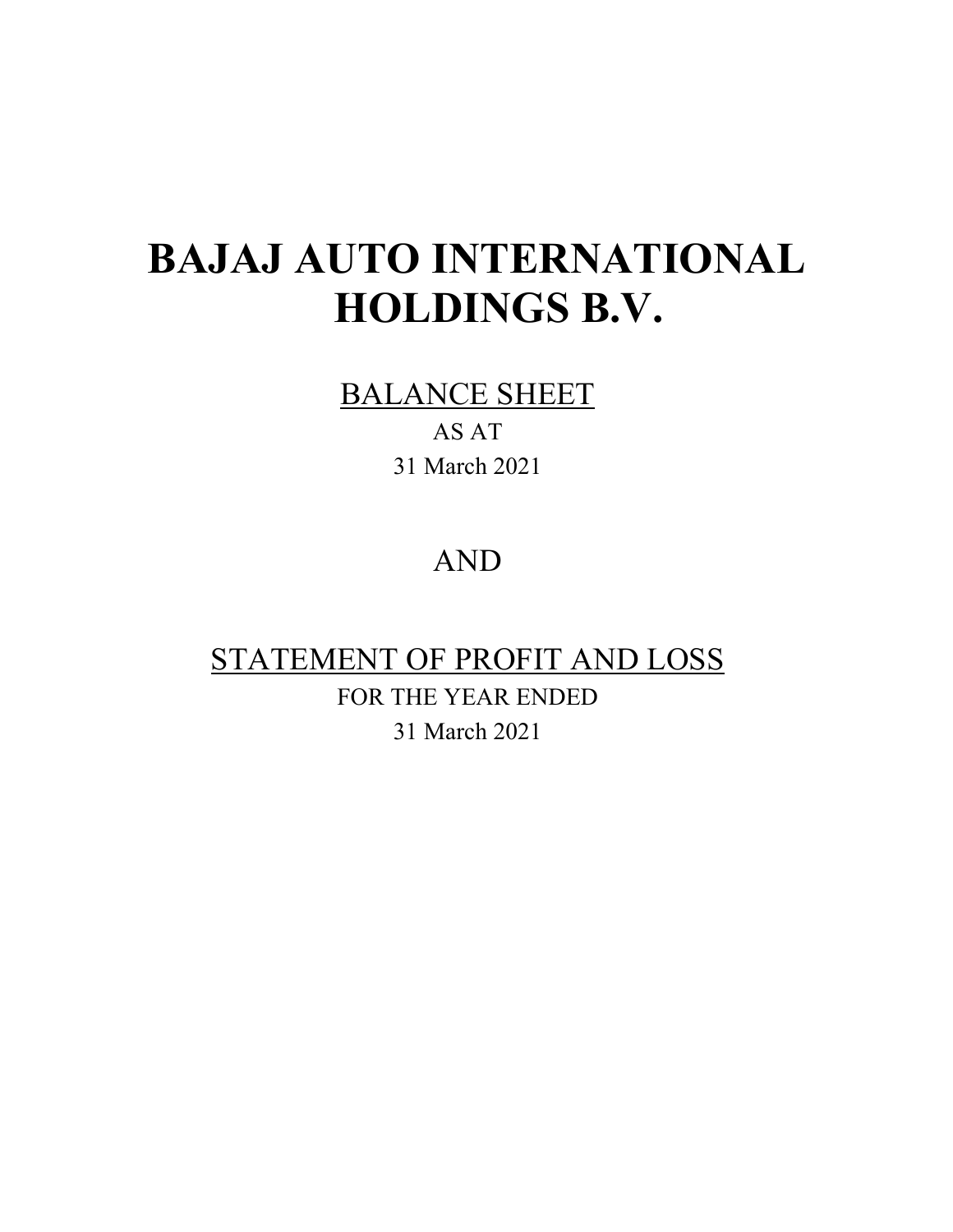#### **BAJAJ AUTO INTERNATIONAL HOLDINGS B.V. BALANCE SHEET AS AT 31 MARCH 2021**

|                               |                |                     | Euros               |                     | <b>Rs</b> in Crores |
|-------------------------------|----------------|---------------------|---------------------|---------------------|---------------------|
| <b>Particulars</b>            | Note No.       | As at 31 March 2021 | As at 31 March 2020 | As at 31 March 2021 | As at 31 March 2020 |
| <b>ASSETS</b>                 |                |                     |                     |                     |                     |
| <b>Non-current assets</b>     |                |                     |                     |                     |                     |
| Financial assets              |                |                     |                     |                     |                     |
| Investments                   | $\overline{2}$ | 19,81,09,356.60     | 19,81,09,356.60     | 1,698.79            | 1,698.79            |
|                               |                | 19,81,09,356.60     | 19,81,09,356.60     | 1,698.79            | 1,698.79            |
|                               |                |                     |                     |                     |                     |
| <b>Current assets</b>         |                |                     |                     |                     |                     |
| Financial assets              |                |                     |                     |                     |                     |
| Cash and cash equivalents     | 3              | 8,48,187.52         | 9, 14, 149.89       | 7.27                | 7.84                |
| Other current assets          | $\Delta$       | 7,663.93            | 7,603.11            | 0.07                | 0.07                |
|                               |                | 8,55,851.45         | 9,21,753.00         | 7.34                | 7.91                |
| Total                         |                | 19,89,65,208.05     | 19,90,31,109.60     | 1,706.13            | 1,706.70            |
| <b>EQUITY AND LIABILITIES</b> |                |                     |                     |                     |                     |
| <b>Equity</b>                 |                |                     |                     |                     |                     |
| Equity share capital          | 5              | 19,80,00,000.00     | 19,80,00,000.00     | 1,697.85            | 1,697.85            |
| Other equity                  | 6              | 9,60,348.28         | 10,26,109.60        | 8.24                | 8.81                |
|                               |                | 19,89,60,348.28     | 19,90,26,109.60     | 1,706.09            | 1,706.66            |
| <b>Current liabilities</b>    |                |                     |                     |                     |                     |
| Other current liabilities     | 7              | 4,859.77            | 5,000.00            | 0.04                | 0.04                |
|                               |                | 4,859.77            | 5,000.00            | 0.04                | 0.04                |
| <b>Total</b>                  |                | 19,89,65,208.05     | 19,90,31,109.60     | 1,706.13            | 1,706.70            |
|                               |                |                     |                     |                     |                     |

Summary of significant accounting policies followed by the Company 1

The accompanying notes are an integral part of the financial statements

As per our report of even date

For S R B C & Co LLP IQEQ Management (Neth Mark Arends<br>
Chartered Accountants Managing Director A Managing Director A Firm Registration Number: 324982E/E300003

On behalf of the Board of Directors Managing Director A Managing Director A

Membership Number: 89802

Pune: 29 April 2021

per Arvind Sethi S. Ravikumar R.J. Knunz<br>Partner R.J. Knunz Managing Director B Managing Director B Managing Director B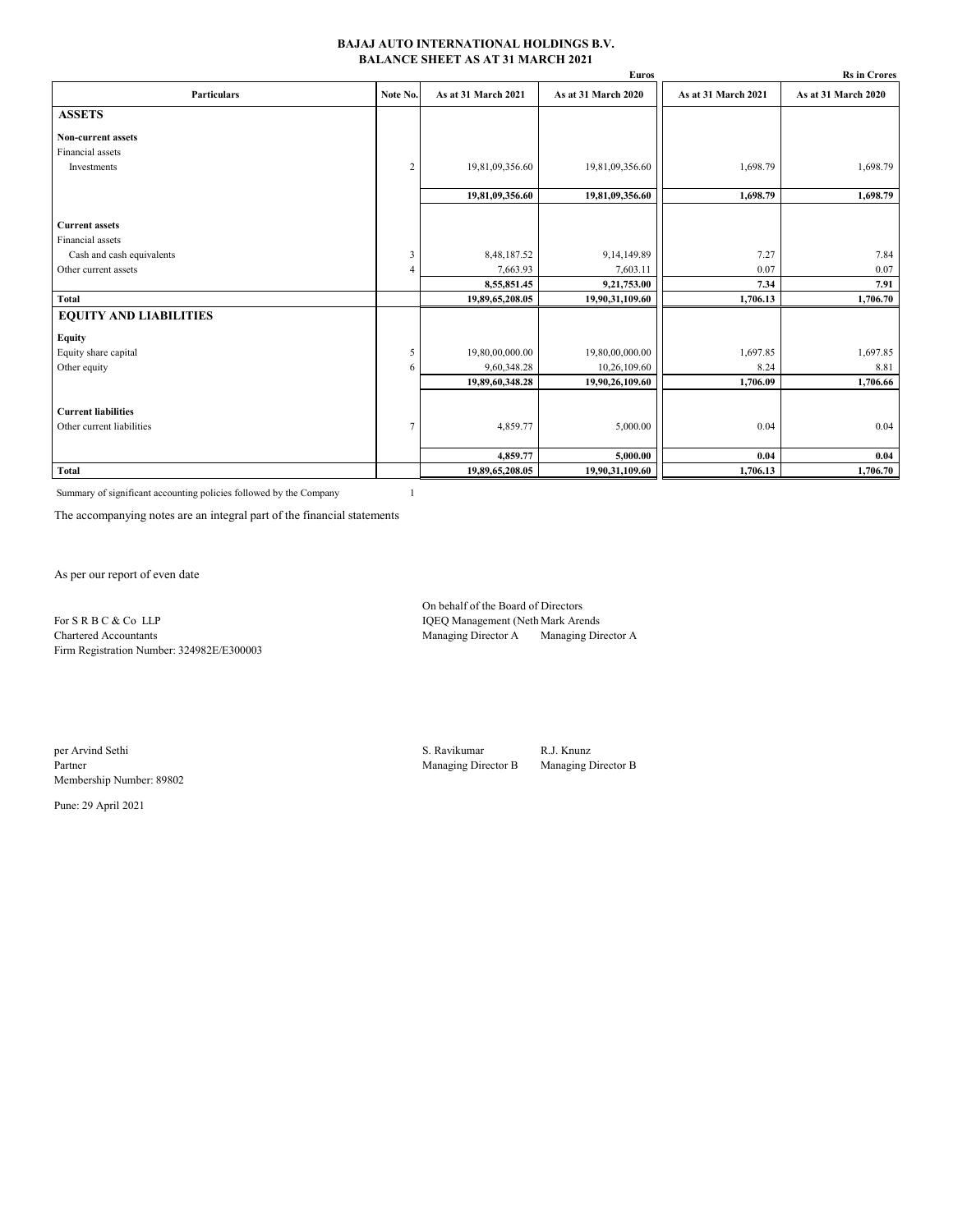#### **STATEMENT OF PROFIT AND LOSS FOR THE YEAR ENDED 31 MARCH 2021**

|                                                                                      |          |                                    | Euros                              |                                    | <b>Rs in Crores</b>                |
|--------------------------------------------------------------------------------------|----------|------------------------------------|------------------------------------|------------------------------------|------------------------------------|
| <b>Particulars</b>                                                                   | Note No. | <b>Year ended</b><br>31 March 2021 | <b>Year ended</b><br>31 March 2020 | <b>Year ended</b><br>31 March 2021 | <b>Year ended</b><br>31 March 2020 |
| Other operating revenue                                                              |          | ٠                                  | 2,60,24,320.00                     | $\overline{\phantom{a}}$           | 223.16                             |
| Revenue from operations                                                              | 8        |                                    | 2,60,24,320.00                     | $\overline{\phantom{0}}$           | 223.16                             |
| <b>Total income</b>                                                                  |          | ۰                                  | 2,60,24,320.00                     | $\overline{\phantom{a}}$           | 223.16                             |
| <b>Expenses</b>                                                                      |          |                                    |                                    |                                    |                                    |
| Other expenses                                                                       | 9        | 65,761.32                          | 1,00,456.03                        | 0.57                               | 0.85                               |
| <b>Total expenses</b>                                                                |          | 65,761.32                          | 1,00,456.03                        | 0.57                               | 0.85                               |
| Profit before tax                                                                    |          | (65,761.32)                        | 2,59,23,863.97                     | (0.57)                             | 222.31                             |
| Total tax expense                                                                    |          | ٠                                  | $\overline{\phantom{a}}$           | $\overline{\phantom{a}}$           | $\overline{\phantom{a}}$           |
| Profit after tax for the year                                                        |          | (65,761.32)                        | 2,59,23,863.97                     | (0.57)                             | 222.31                             |
|                                                                                      |          |                                    |                                    |                                    |                                    |
| Total comprehensive income for the year                                              |          | (65,761.32)                        | 2,59,23,863.97                     | (0.57)                             | 222.31                             |
| Basic and diluted Earnings per share (in Euro)<br>(Nominal value per share Euro 100) | 10       | (0.03)                             | 13.09                              | (2.83)                             | 1,122.73                           |

Summary of significant accounting policies followed by the Company 1

The accompanying notes are an integral part of the financial statements

As per our report of even date

For S R B C & Co LLP On behalf of the Board of Directors<br>
Chartered Accountants<br>
IOEO Management (Netherlands) B Firm Registration Number: 324982E/E300003

IQEQ Management (Netherlands) B.V Mark Arends<br>Managing Director A<br/><br>Managing Director A

per Arvind Sethi S. Ravikumar R.J. Knunz Partner Managing Director B Managing Director B Membership Number: 89802

Pune: 29 April 2021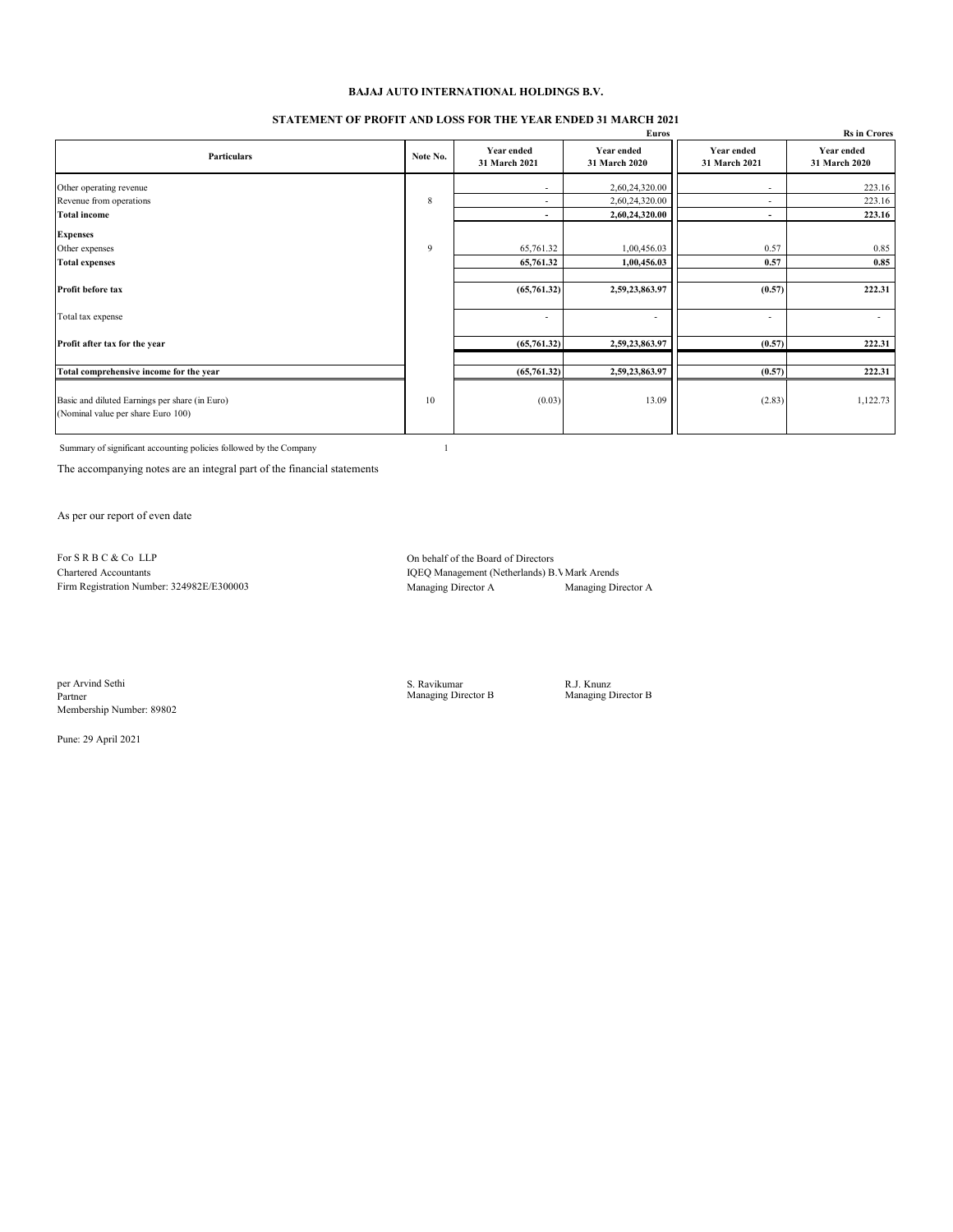#### **STATEMENT OF CHANGES IN EQUITY FOR THE YEAR ENDED 31 MARCH 2021**

#### **A. Equity share capital**

|                                                                                 |          |                             | <b>Euros</b>                       |                             |                                    |  |  |  |  |
|---------------------------------------------------------------------------------|----------|-----------------------------|------------------------------------|-----------------------------|------------------------------------|--|--|--|--|
| <b>Particulars</b>                                                              | Note No. | Year ended<br>31 March 2021 | <b>Year ended</b><br>31 March 2020 | Year ended<br>31 March 2021 | <b>Year ended</b><br>31 March 2020 |  |  |  |  |
| At the beginning of the year<br>Changes in equity share capital during the year |          | 19,80,00,000.00             | 19,80,00,000.00                    | 1,697.85                    | 1,697.85                           |  |  |  |  |
| At the end of the year                                                          |          | 19,80,00,000,00             | 19,80,00,000,00                    | 1.697.85                    | 1.697.85                           |  |  |  |  |
|                                                                                 |          |                             |                                    |                             |                                    |  |  |  |  |

## **B. Other equity**

|                                                                                    |          |                             | Euros                      |                             | <b>Rs in Crores</b>       |
|------------------------------------------------------------------------------------|----------|-----------------------------|----------------------------|-----------------------------|---------------------------|
| Particulars                                                                        | Note No. | <b>Reserves and surplus</b> | <b>Total other equity</b>  | <b>Reserves and surplus</b> | <b>Total other equity</b> |
|                                                                                    |          | <b>Retained earnings</b>    |                            | <b>Retained earnings</b>    |                           |
| Balance as at 31 March 2019                                                        | 6        | 13,37,245.63                | 13,37,245.63               | 11.47                       | 11.47                     |
| Profit for the year                                                                |          | 2,59,23,863.97              | 2,59,23,863.97             | 222.31                      | 222.31                    |
| Total comprehensive income for the year ended 31 March 2020                        |          | 2,59,23,863.97              | 2,59,23,863.97             | 222.31                      | 222.31                    |
| Interim dividend                                                                   |          | (2,62,35,000.00)            | (2,62,35,000.00)           | (224.97)                    | (224.97)                  |
| Balance as at 31 March 2020                                                        | 6        | 10,26,109.60                | 10,26,109.60               | 8.81                        | 8.81                      |
| Profit for the year<br>Total comprehensive income for the year ended 31 March 2021 | 6        | (65,761.32)<br>(65,761.32)  | (65,761.32)<br>(65,761.32) | (0.57)<br>(0.57)            | (0.57)<br>(0.57)          |
| Interim dividend                                                                   |          |                             | ۰                          |                             |                           |
| Balance as at 31 March 2021                                                        | 6        | 9,60,348.28                 | 9,60,348.28                | 8.24                        | 8.24                      |

Summary of significant accounting policies followed by the Company **<sup>1</sup>**

The accompanying notes are an integral part of the financial statements

As per our report of even date

Firm Registration Number: 324982E/E300003

On behalf of the Board of Directors For S R B C & Co LLP IQEQ Management (Netherlands) B. Mark Arends<br>Chartered Accountants Managing Director A Managing Director A Managing Director A

per Arvind Sethi S. Ravikumar R.J. Knunz Partner R.J. Knunz Partner R.J. Knunz Partner R.J. Knunz Partner Managing I Membership Number: 89802

Managing Director B Managing Director B

Pune: 29 April 2021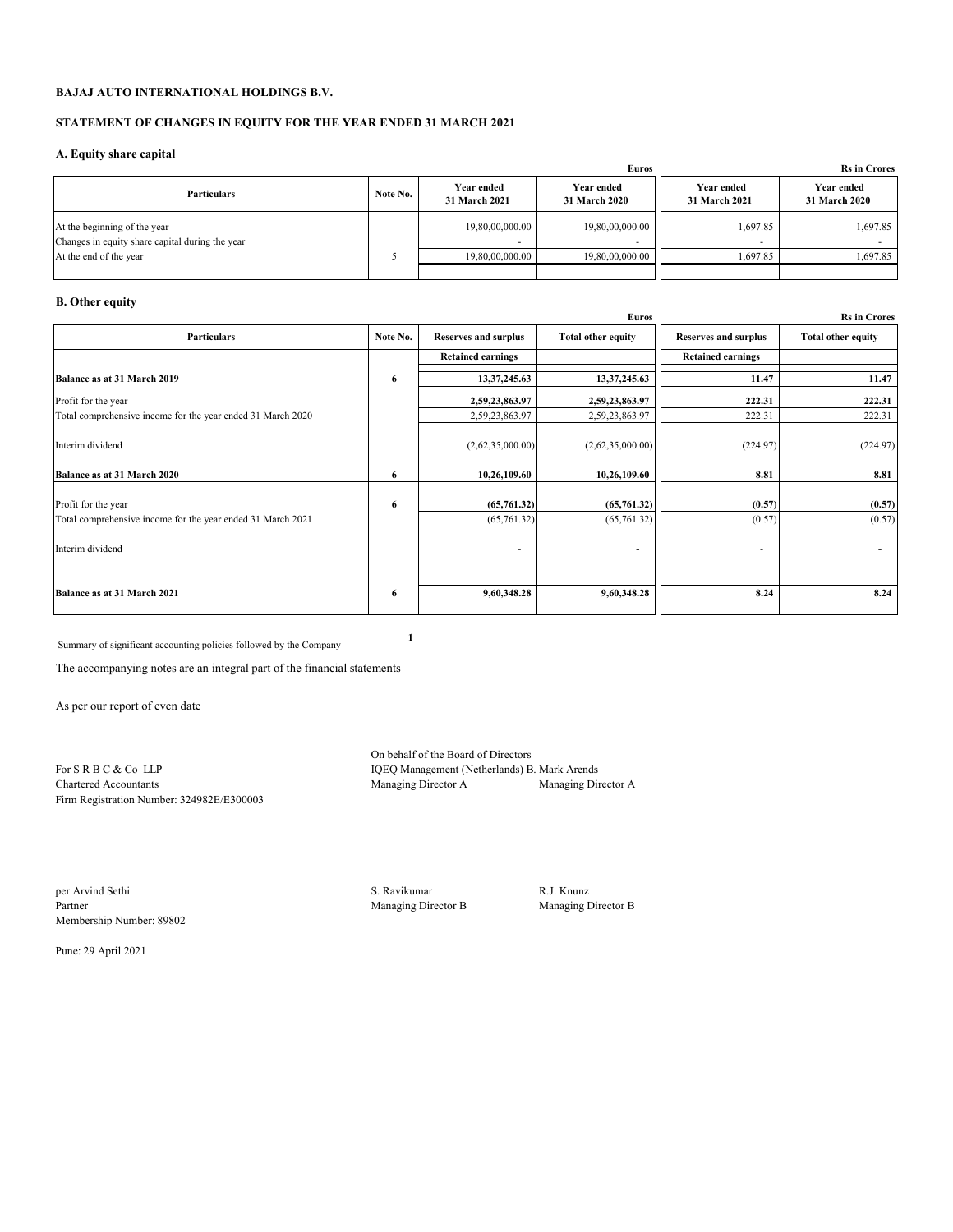#### **BAJAJ AUTO INTERNATIONAL HOLDINGS B.V. STATEMENT OF CASH FLOWS FOR THE YEAR ENDED 31 MARCH 2021**

|                                                                      |               |                          |                                  | <b>EUROS</b>                                         |        |                |                          | <b>Rs</b> in Crores |
|----------------------------------------------------------------------|---------------|--------------------------|----------------------------------|------------------------------------------------------|--------|----------------|--------------------------|---------------------|
| Particulars                                                          | 31 March 2021 | For the year ended       |                                  | For the year ended<br>31 March 2021<br>31 March 2020 |        |                | 31 March 2020            |                     |
| A. Operating activities                                              |               |                          |                                  |                                                      |        |                |                          |                     |
| Profit before tax                                                    |               | (65,761.32)              |                                  | 2,59,23,863.97                                       |        | (0.56)         |                          | 222.31              |
| Adjustments:<br>Less:<br>i) Investment income included in above:     |               |                          |                                  |                                                      |        |                |                          |                     |
| Dividend income on investments in associates                         |               | (65,761.32)              | 2,60,24,320.00<br>2,60,24,320.00 | (2,60,24,320.00)<br>(1,00,456.03)                    |        | (0.56)         | 223.16<br>223.16         | (223.16)<br>(0.85)  |
| Change in assets and liabilities<br>i) Other current assets          | (60.82)       |                          | (192.65)                         |                                                      | ٠      |                | $\overline{\phantom{a}}$ |                     |
| ii) Liabilities and provisions                                       | (140.23)      | (201.05)                 | (2,897.44)                       | (3,090.09)                                           | (0.01) | (0.01)         | (0.03)                   | (0.03)              |
| Net cash from operating activities before income-tax                 |               | (65,962.37)              |                                  | (1,03,546.12)                                        |        | (0.57)         |                          | (0.88)              |
| Net cash used in operating activities                                |               | (65,962.37)              |                                  | (1,03,546.12)                                        |        | (0.57)         |                          | (0.88)              |
| <b>B.</b> Investing activities                                       |               |                          |                                  |                                                      |        |                |                          |                     |
| i) Investment income<br>Dividend income on investments in associates |               |                          |                                  | 2,60,24,320.00                                       |        |                |                          | 223.16              |
| Net cash from investing activities                                   |               | $\sim$                   |                                  | 2,60,24,320.00                                       |        | $\sim$         |                          | 223.16              |
| C. Financing activities                                              |               |                          |                                  |                                                      |        |                |                          |                     |
| i) Dividend paid                                                     |               |                          |                                  | (2,62,35,000.00)                                     |        |                |                          | (224.97)            |
| Net cash used in financing activities                                |               | $\overline{\phantom{a}}$ |                                  | (2,62,35,000.00)                                     |        | $\sim$         |                          | (224.97)            |
| Net change in cash and cash equivalents<br>$A+B+C$                   |               | (65,962.37)              |                                  | (3,14,226.12)                                        |        | (0.57)         |                          | (2.69)              |
| Cash and cash equivalents at the beginning of the year               |               | 9,14,149.89              |                                  | 12,28,376.01                                         |        | 7.84           |                          | 10.53               |
| Cash and cash equivalents at the end of the year (refer note no. 3)  |               | 8,48,187.52<br>$\sim$    |                                  | 9,14,149.89<br>$\sim$                                |        | 7.27<br>$\sim$ |                          | 7.84<br>$\sim$      |

As per our report of even date

For S R B C & Co LLP On behalf of the Board of Directors Chartered Accountants IQEQ Management (Netherlands) B.V. Mark Arends Firm Registration Number: 324982E/E300003 Managing Director A Managing Director A

per Arvind Sethi S. Ravikumar S. Ravikumar S. Ravikumar R.J. Knunz Partner R.J. Knunz Partner S. Ravikumar S. Ravikumar S. Ravikumar S. Ravikumar S. Ravikumar S. Ravikumar S. Ravikumar S. Ravikumar S. Ravikumar S. Ravikuma Membership Number: 89802

Managing Director B Managing Director B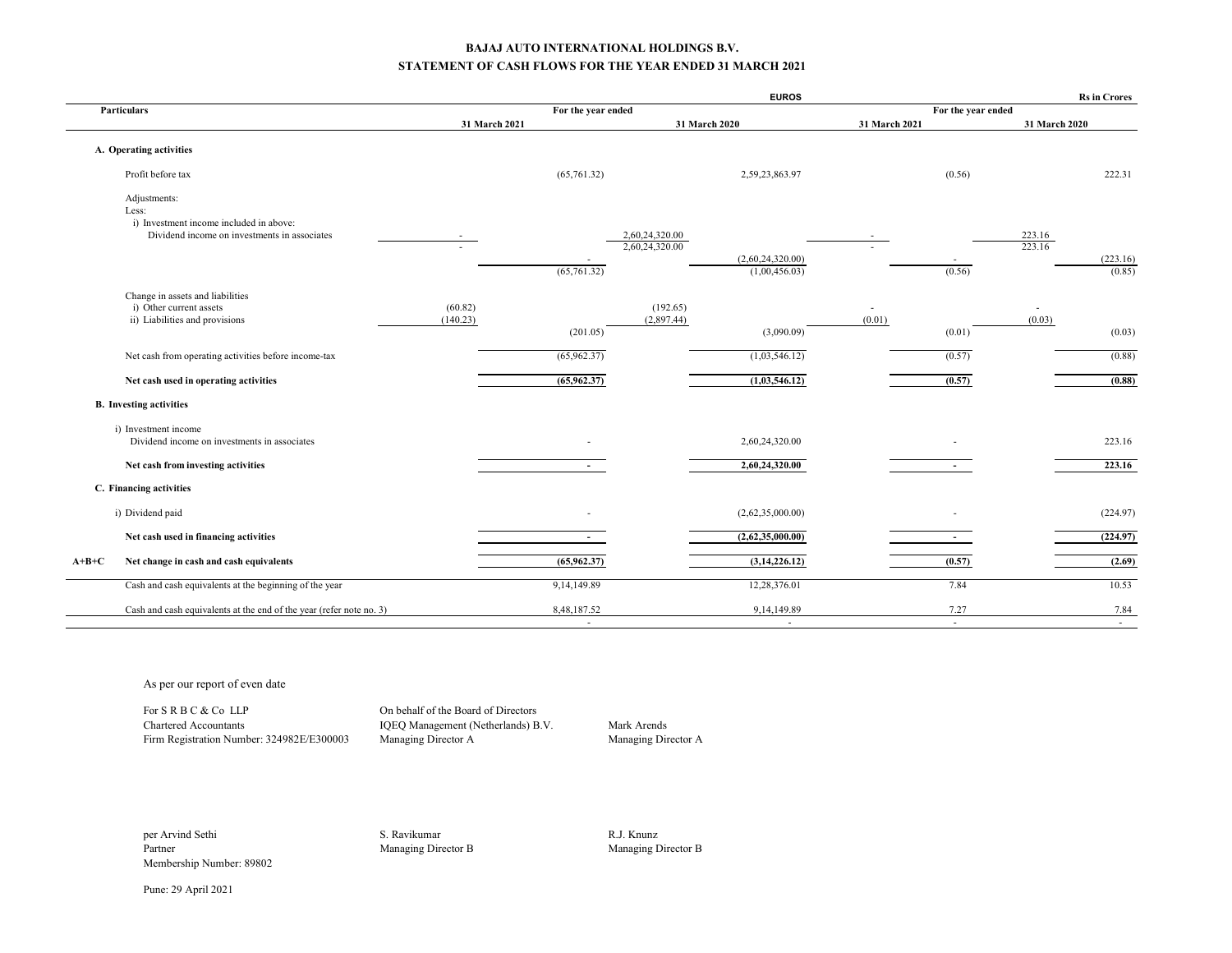The Financial statements have been prepared in Euro. Also the audit report is based on figures in Euro. For the purpose of user, the financial statements and notes as on 31 March 2021 & 2020 have been converted in Indian Rupees at following exchange rate as on 31 March 2021.

1 Euro = Rs. 85.7500

## **Background**

Bajaj Auto International Holdings B.V. is a Netherlands based wholly owned subsidiary of Bajaj Auto Limited incorporated on 25 October 2007 with the object, interalia, of carrying out investments in ventures abroad. During the year ended 31 March 2020, the Company's equity in Austria based KTM AG remained at 47.99% (as at 31 March 2019 - 47.99%). The registered office of the company is located at Sluisweg 20, 6581 Ka, Malden, The Netherlands.

## **Basis of preparation**

These financial statements comply in all material aspects with Indian Accounting Standards (Ind AS) notified under Section 133 of the Companies Act, 2013 (the Act) read with Companies (Indian Accounting Standards) Rules, 2015 as amended from time to time and other relevant provisions of the Act.

These standalone financial statements have been prepared in accordance with Indian Accounting Standards (Ind AS) notified under Section 133 of the Companies Act, 2013 ('the Act') read together with the Companies (Indian Accounting Standards) Rules, 2015, as amended from time to time and other relevant provisions of the Act, on an accrual basis.

The financial statements have been prepared on a historical cost basis.

The financial statements are presented in EUROS, which is also the Company's functional currency and all values are rounded to the nearest Euro except when otherwise indicated.

All assets and liabilities, other than deferred tax assets and liabilities if any, have been classified as current or non-current as per the Company's normal operating cycle and other criteria set out in the Schedule III (Division II) to the Act. Deferred tax assets and liabilities are classified as noncurrent assets and liabilities. Based on the nature of products and the time between the acquisition of assets for processing and their realization in cash and cash equivalents, the Company has ascertained its operating cycle as 12 months for current and non-current classification of assets and liabilities.

## **1. Summary of significant accounting policies followed by the Company**

This note provides a list of the significant accounting policies adopted in the preparation of these financial statements. These policies have been consistently applied to all the years presented, unless otherwise stated.

## **1) System of accounting**

 i) The Company follows the mercantile system of accounting and recognizes income and expenditure on an accrual basis except in case of significant uncertainties.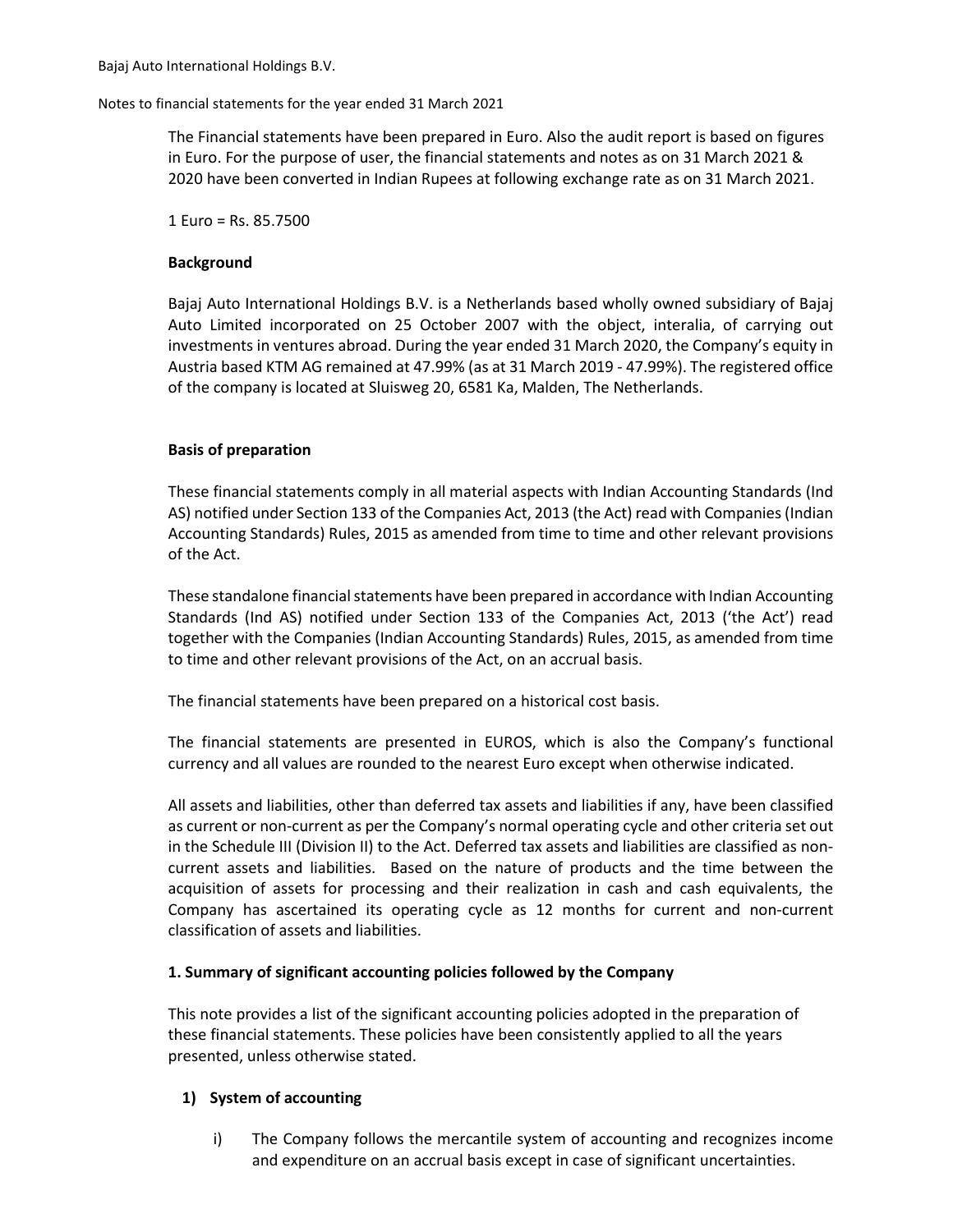- ii) Financial Statements are prepared on a historical cost basis.
- iii) The financial statements are presented in Euro, which is also the company's functional currency.
- iv) All assets and liabilities have been classified as current or non-current as per the Company's normal operating cycle. Based on the nature of operations and the time between the acquisition of assets for processing and their realization in cash and cash equivalents, the Company has ascertained its operating cycle as 12 months for the purpose of current or non-current classification of assets and liabilities.
- vi) Estimates and Assumptions used in the preparation of the financial statements are based upon management's evaluation of the relevant facts and circumstances as of the date of the Financial Statements, which may differ from the actual results at a subsequent date.

## **2) Revenue recognition:**

The Company recognizes income on accrual basis. However, where the ultimate collection of the same lacks reasonable certainty, the Company recognizes revenue when the amount of revenue can be reliably measured and it is probable that future economic benefits will flow to the Company.

Dividends are recognized in the Statement of Profit and Loss only when the right to receive payment is established and it is probable that the economic benefits associated with the dividend will flow to the Company and that the amount of dividend can be measured reliably.

Interest is accrued over the period of Loan.

The Company recognizes income on accrual basis. However, where the ultimate collection of the same lacks reasonable certainty, revenue recognition is postponed to the extent revenue is reasonably certain and can be reliably measured.

## **3) Investments**

Investment in associate is recognized at cost. Cost represents the amount paid for the acquisitions of said investments.

The company assesses at the end of each reporting period, if there are any indications that the said investments may be impaired. If so, the company estimates the recoverable value / amount of the investments and provides for impairment, if any i.e. the deficit in the recoverable value over cost.

## **4) Foreign currency transactions**

Items included in the financial statements are measured using the currency of the primary economic environment in which the Company operates ('the functional currency'). On initial recognition, all foreign currency transactions are recorded at the foreign exchange rate on the date of the transaction. Monetary assets and liabilities in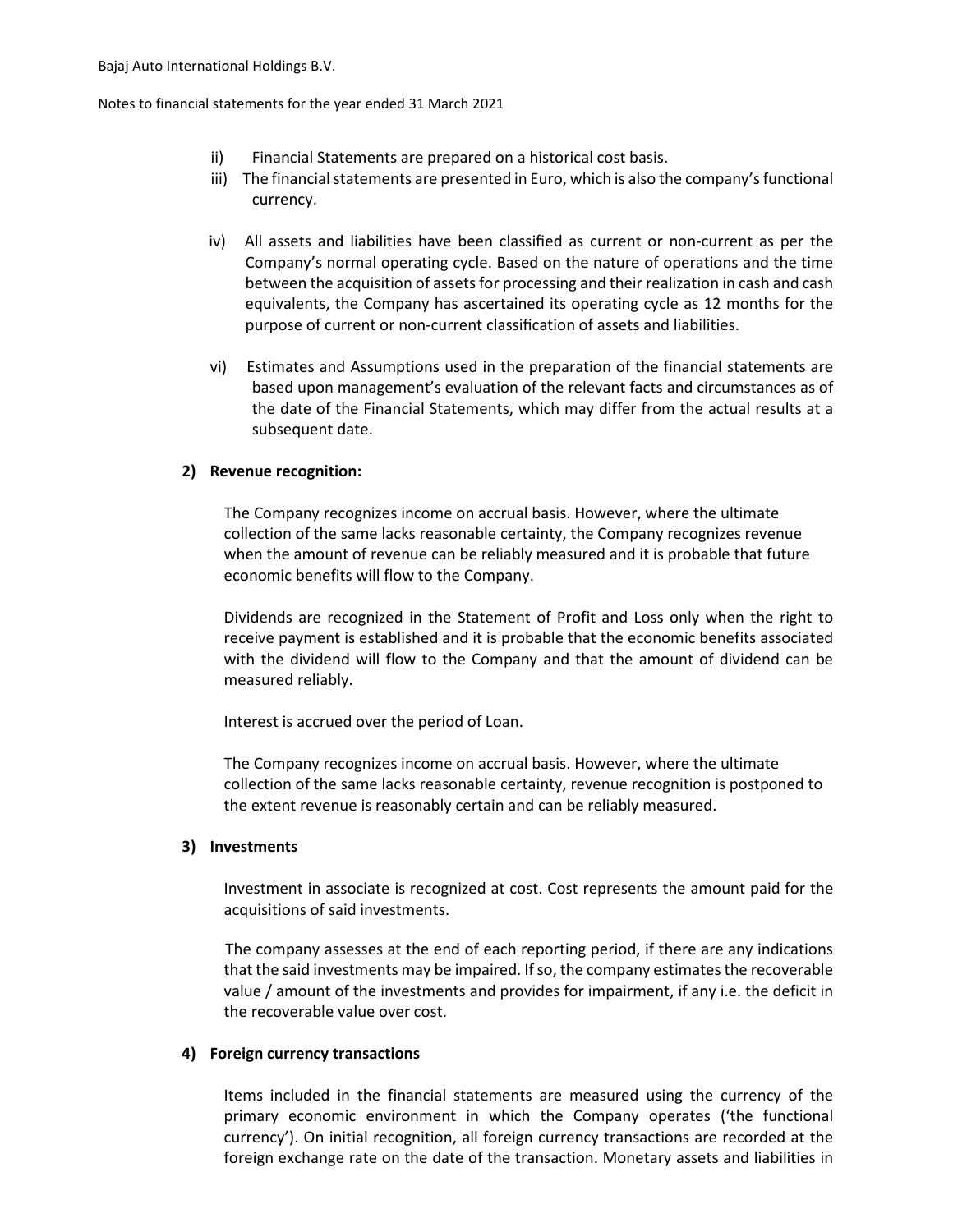foreign currency outstanding at the close of the year are revalorized at the appropriate exchange rate prevailing at the close of the year. The gain or loss on decrease/increase in reporting currency due to fluctuations in foreign exchange rates, in case of monetary assets and liabilities in foreign currency, are recognized in the Statement of Profit and Loss.

## **5) Taxation**

- a) Current income tax assets and liabilities are measured at the amount expected to be recovered from or paid to the taxation authorities. The tax rates and tax laws used to compute the amount are those that are enacted or substantively enacted, at the reporting date in the country where the Company operates and generates taxable income.
- b) Current income tax relating to items recognized outside profit or loss is recognized outside profit or loss (either in other comprehensive income or in equity). Current tax items are recognized in correlation to the underlying transaction either in OCI or directly in equity. Management periodically evaluates positions taken in the tax returns with respect to situations in which applicable tax regulations are subject to interpretation and establishes provisions where appropriate.
- c) Deferred tax is provided using the liability method on temporary differences arising between the tax base of assets and liabilities and their carrying amounts in the financial statements. Deferred tax is determined using tax rates that have been enacted or substantially enacted by the end of the reporting period and are expected to apply when the related deferred tax asset is realized or the deferred tax liability is settled.

Deferred tax assets are recognized for all deductible temporary differences and unused tax losses only if it is probable that future taxable amounts will be available to utilize those temporary differences.

## **6) Provisions**

The Company creates a provision when there is a present obligation as a result of past events, it is probable that an outflow of resources embodying economic benefits will be required to settle the obligation and a reliable estimate can be made of the amount of the obligation.

## **7) Earnings per Share**

Basic earnings per share is calculated by dividing the net profit or loss for the period attributable to equity shareholders by the weighted average number of equity shares outstanding during the period. Earnings considered in ascertaining the Company's earnings per share is the net profit for the period. The weighted average number of equity shares outstanding during the period and all periods presented is adjusted for events such as bonus shares, other than conversion of potential equity shares that have changed the number of equity shares outstanding without corresponding change in resources.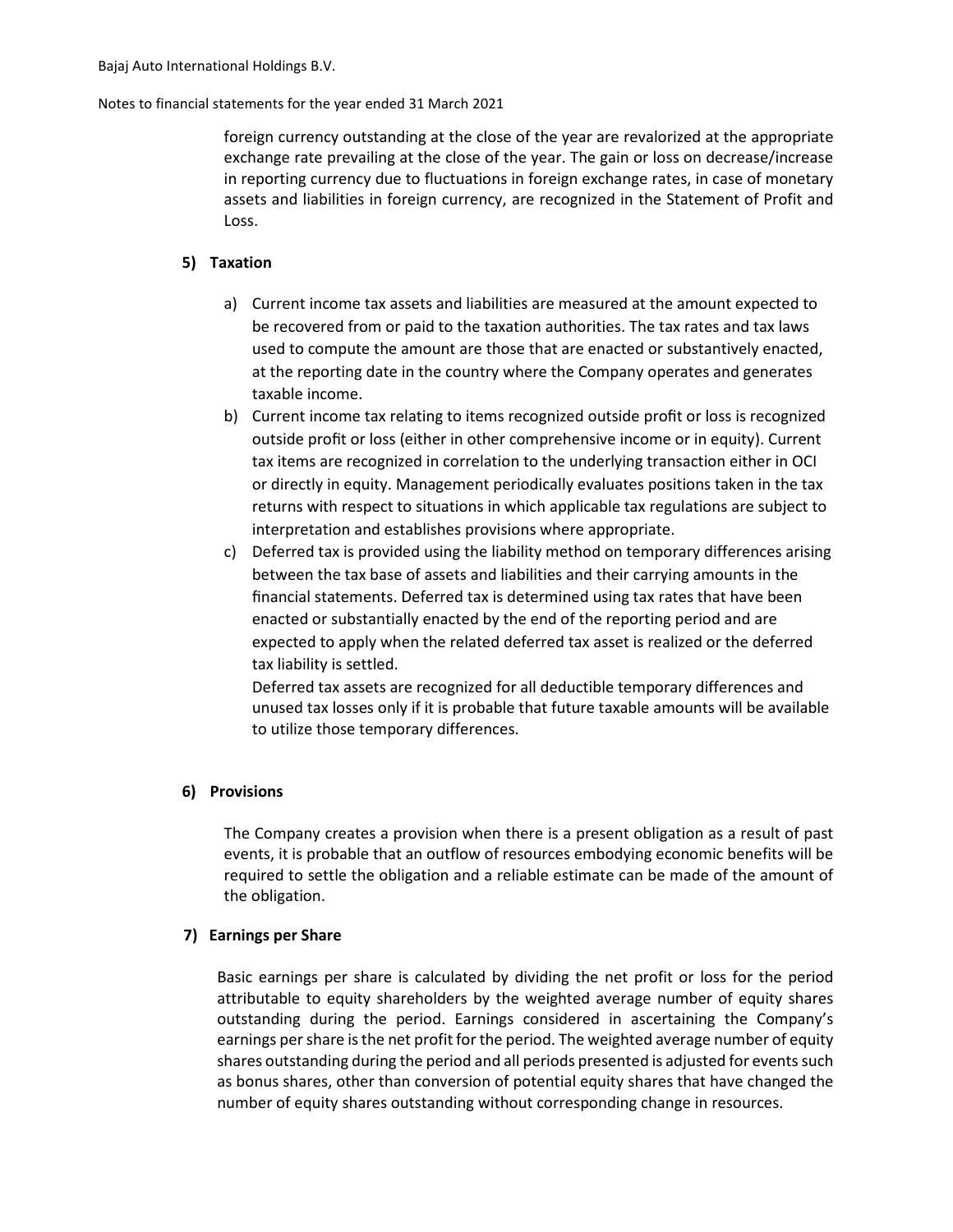| 2<br>3<br>4 | Investments<br>In Equity Shares "at cost, unquoted"<br>5,204,864 equity Shares of Euro 1 each<br>in KTM AG<br>Cash and cash equivalents<br><b>Balances with banks</b><br>In current accounts<br>Other current assets<br>(Unsecured, good, unless stated otherwise) | Non-Current<br>As at<br>31 March 2021<br><b>EUROS</b><br>19,81,09,356.60<br>19,81,09,356.60<br>Current<br>As at<br>31 March 2021<br><b>EUROS</b><br>8,48,187.52<br>8,48,187.52 | 31 March 2020<br><b>EUROS</b><br>19,81,09,356.60<br>19,81,09,356.60<br>31 March 2020<br><b>EUROS</b><br>9, 14, 149.89<br>9,14,149.89 | Non-Current<br>As at<br>31 March 2021<br><b>Rs in Crores</b><br>1,698.79<br>1,698.79<br>Current<br>As at<br>31 March 2021<br><b>Rs</b> in Crores<br>7.27 | 31 March 2020<br><b>Rs</b> in Crores<br>1,698.79<br>1,698.79<br>31 March 2020<br><b>Rs</b> in Crores |
|-------------|--------------------------------------------------------------------------------------------------------------------------------------------------------------------------------------------------------------------------------------------------------------------|--------------------------------------------------------------------------------------------------------------------------------------------------------------------------------|--------------------------------------------------------------------------------------------------------------------------------------|----------------------------------------------------------------------------------------------------------------------------------------------------------|------------------------------------------------------------------------------------------------------|
|             |                                                                                                                                                                                                                                                                    |                                                                                                                                                                                |                                                                                                                                      |                                                                                                                                                          |                                                                                                      |
|             |                                                                                                                                                                                                                                                                    |                                                                                                                                                                                |                                                                                                                                      |                                                                                                                                                          |                                                                                                      |
|             |                                                                                                                                                                                                                                                                    |                                                                                                                                                                                |                                                                                                                                      |                                                                                                                                                          |                                                                                                      |
|             |                                                                                                                                                                                                                                                                    |                                                                                                                                                                                |                                                                                                                                      |                                                                                                                                                          |                                                                                                      |
|             |                                                                                                                                                                                                                                                                    |                                                                                                                                                                                |                                                                                                                                      |                                                                                                                                                          |                                                                                                      |
|             |                                                                                                                                                                                                                                                                    |                                                                                                                                                                                |                                                                                                                                      |                                                                                                                                                          |                                                                                                      |
|             |                                                                                                                                                                                                                                                                    |                                                                                                                                                                                |                                                                                                                                      |                                                                                                                                                          |                                                                                                      |
|             |                                                                                                                                                                                                                                                                    |                                                                                                                                                                                |                                                                                                                                      |                                                                                                                                                          |                                                                                                      |
|             |                                                                                                                                                                                                                                                                    |                                                                                                                                                                                |                                                                                                                                      |                                                                                                                                                          |                                                                                                      |
|             |                                                                                                                                                                                                                                                                    |                                                                                                                                                                                |                                                                                                                                      |                                                                                                                                                          |                                                                                                      |
|             |                                                                                                                                                                                                                                                                    |                                                                                                                                                                                |                                                                                                                                      |                                                                                                                                                          | 7.84                                                                                                 |
|             |                                                                                                                                                                                                                                                                    |                                                                                                                                                                                |                                                                                                                                      | 7.27                                                                                                                                                     | 7.84                                                                                                 |
|             |                                                                                                                                                                                                                                                                    |                                                                                                                                                                                |                                                                                                                                      |                                                                                                                                                          |                                                                                                      |
|             |                                                                                                                                                                                                                                                                    |                                                                                                                                                                                |                                                                                                                                      |                                                                                                                                                          |                                                                                                      |
|             |                                                                                                                                                                                                                                                                    | Current<br>As at                                                                                                                                                               |                                                                                                                                      | Current<br>As at                                                                                                                                         |                                                                                                      |
|             |                                                                                                                                                                                                                                                                    | 31 March 2021<br><b>EUROS</b>                                                                                                                                                  | 31 March 2020<br><b>EUROS</b>                                                                                                        | 31 March 2021<br><b>Rs</b> in Crores                                                                                                                     | 31 March 2020<br><b>Rs</b> in Crores                                                                 |
|             | Prepaid expenses                                                                                                                                                                                                                                                   | 7,663.93                                                                                                                                                                       | 7,603.11                                                                                                                             | 0.07                                                                                                                                                     | 0.07                                                                                                 |
|             |                                                                                                                                                                                                                                                                    | 7,663.93                                                                                                                                                                       | 7,603.11                                                                                                                             | 0.07                                                                                                                                                     | 0.07                                                                                                 |
| 5           | <b>Equity share capital</b>                                                                                                                                                                                                                                        | As at                                                                                                                                                                          |                                                                                                                                      | As at                                                                                                                                                    |                                                                                                      |
|             |                                                                                                                                                                                                                                                                    | 31 March 2021<br><b>EUROS</b>                                                                                                                                                  | 31 March 2020<br><b>EUROS</b>                                                                                                        | 31 March 2021<br><b>Rs</b> in Crores                                                                                                                     | 31 March 2020<br><b>Rs</b> in Crores                                                                 |
|             |                                                                                                                                                                                                                                                                    |                                                                                                                                                                                |                                                                                                                                      |                                                                                                                                                          |                                                                                                      |
|             | Authorised<br>2,000,000 equity shares of Euro 100 each                                                                                                                                                                                                             | 20,00,00,000.00                                                                                                                                                                | 20,00,00,000.00                                                                                                                      | 1,715.00                                                                                                                                                 | 1,715.00                                                                                             |
|             | Issued, subscribed and fully paid-up shares<br>1,980,000 equity shares of Euro 100 each                                                                                                                                                                            | 19,80,00,000.00                                                                                                                                                                | 19,80,00,000.00                                                                                                                      | 1,697.85                                                                                                                                                 | 1,697.85                                                                                             |
|             |                                                                                                                                                                                                                                                                    | 19,80,00,000.00                                                                                                                                                                | 19,80,00,000.00                                                                                                                      | 1,697.85                                                                                                                                                 | 1,697.85                                                                                             |
|             | Details of shareholders holding more than 5% shares in the Company                                                                                                                                                                                                 |                                                                                                                                                                                |                                                                                                                                      |                                                                                                                                                          |                                                                                                      |
|             |                                                                                                                                                                                                                                                                    | As at                                                                                                                                                                          |                                                                                                                                      | As at                                                                                                                                                    |                                                                                                      |
|             | Equity shares of Euro 100 each fully paid                                                                                                                                                                                                                          | 31 March 2021<br>Nos.                                                                                                                                                          | % Holding                                                                                                                            | 31 March 2020<br>Nos.                                                                                                                                    | % Holding                                                                                            |
|             | Bajaj Auto Limited                                                                                                                                                                                                                                                 | 19,80,000                                                                                                                                                                      | 100.00%                                                                                                                              | 19,80,000                                                                                                                                                | 100.00%                                                                                              |
|             |                                                                                                                                                                                                                                                                    |                                                                                                                                                                                |                                                                                                                                      |                                                                                                                                                          |                                                                                                      |
| 6           | Other equity                                                                                                                                                                                                                                                       |                                                                                                                                                                                |                                                                                                                                      |                                                                                                                                                          |                                                                                                      |
|             |                                                                                                                                                                                                                                                                    | As at<br>31 March 2021                                                                                                                                                         | 31 March 2020                                                                                                                        | As at<br>31 March 2021                                                                                                                                   | 31 March 2020                                                                                        |
|             |                                                                                                                                                                                                                                                                    | <b>EUROS</b>                                                                                                                                                                   | <b>EUROS</b>                                                                                                                         | <b>Rs</b> in Crores                                                                                                                                      | <b>Rs</b> in Crores                                                                                  |
|             | <b>Retained earnings</b><br>Balance as at the beginning of the year<br>Profit for the year                                                                                                                                                                         | 10,26,109.60<br>(65,761.32)                                                                                                                                                    | 13, 37, 245. 63<br>2,59,23,863.97                                                                                                    | 8.80<br>(0.56)                                                                                                                                           | 11.47<br>222.30                                                                                      |
|             | Less: Appropriations<br>Interim dividend                                                                                                                                                                                                                           |                                                                                                                                                                                | 2,62,35,000.00                                                                                                                       | $\overline{\phantom{a}}$                                                                                                                                 | 224.96                                                                                               |
|             | Total appropriations                                                                                                                                                                                                                                               | $\sim$                                                                                                                                                                         | 2,62,35,000.00                                                                                                                       | $\overline{\phantom{a}}$                                                                                                                                 | 224.96                                                                                               |
|             |                                                                                                                                                                                                                                                                    | 9,60,348.28                                                                                                                                                                    | 10,26,109.60                                                                                                                         | 8.24                                                                                                                                                     | 8.81                                                                                                 |
|             | Balance in retained earnings                                                                                                                                                                                                                                       | 9,60,348.28                                                                                                                                                                    | 10,26,109.60                                                                                                                         | 8.24                                                                                                                                                     | 8.81                                                                                                 |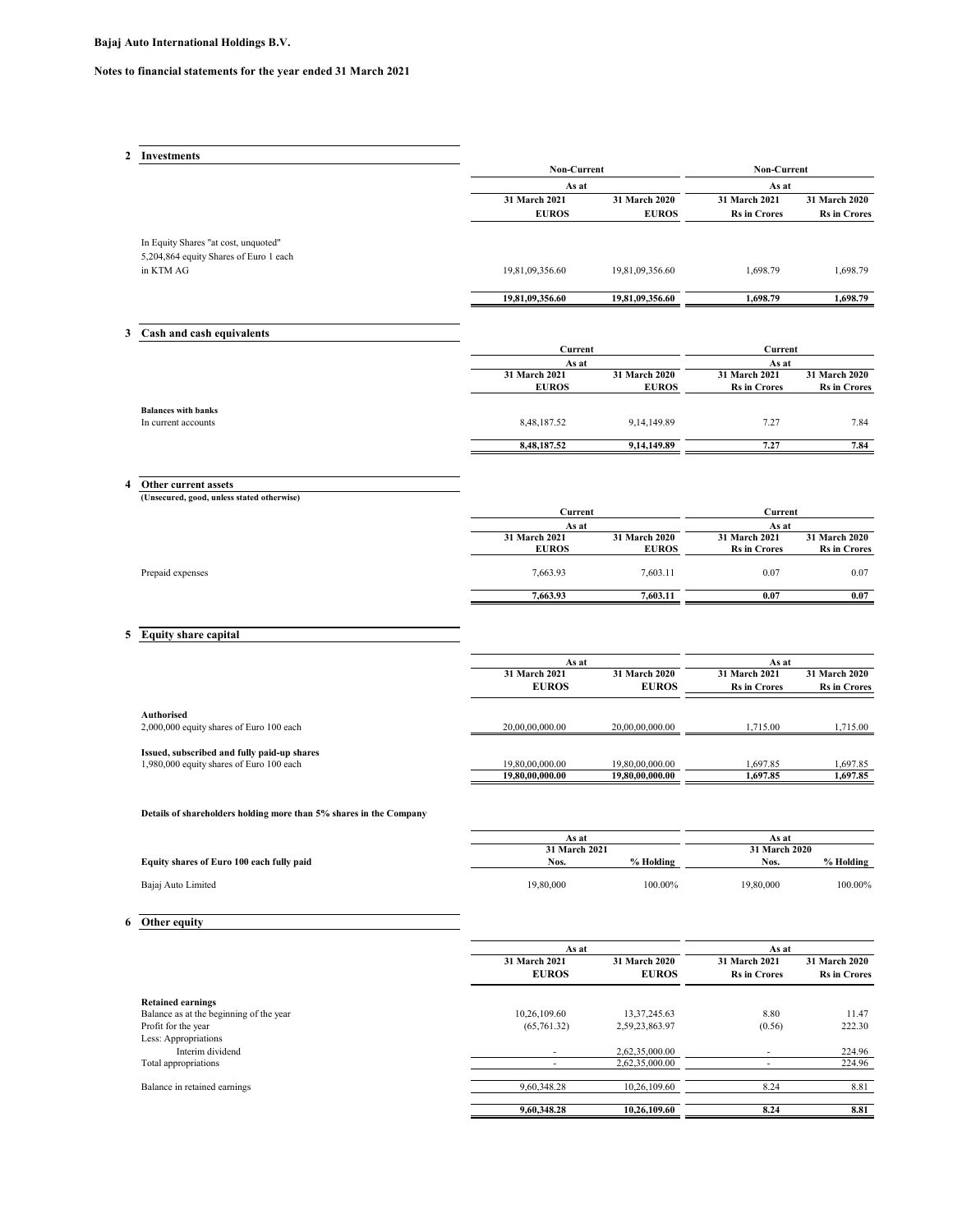## **Notes to financial statements for the year ended 31 March 2021**

|   | <b>Other current liabilities</b>                          |                               |                               |                                      |                                      |
|---|-----------------------------------------------------------|-------------------------------|-------------------------------|--------------------------------------|--------------------------------------|
|   |                                                           | As at                         |                               | As at                                |                                      |
|   |                                                           | 31 March 2021<br><b>EUROS</b> | 31 March 2020<br><b>EUROS</b> | 31 March 2021<br><b>Rs</b> in Crores | 31 March 2020<br><b>Rs</b> in Crores |
|   | Other payables                                            | 4,859.77                      | 5,000.00                      | 0.04                                 | 0.04                                 |
|   |                                                           | 4,859.77                      | 5,000.00                      | 0.04                                 | 0.04                                 |
| 8 | <b>Revenue from operations</b>                            | As at                         |                               | As at                                |                                      |
|   |                                                           | 31 March 2021<br><b>EUROS</b> | 31 March 2020<br><b>EUROS</b> | 31 March 2021<br><b>Rs</b> in Crores | 31 March 2020<br><b>Rs</b> in Crores |
|   | Other operating revenue<br>Dividend income on investments | $\overline{\phantom{a}}$      | 2,60,24,320.00                | $\overline{\phantom{a}}$             | 223.16                               |
|   |                                                           |                               | 2,60,24,320.00                |                                      | 223.16                               |
|   |                                                           |                               |                               |                                      |                                      |

## **9 Other expenses**

|                              | As at                         |                               | As at                                |                                      |
|------------------------------|-------------------------------|-------------------------------|--------------------------------------|--------------------------------------|
|                              | 31 March 2021<br><b>EUROS</b> | 31 March 2020<br><b>EUROS</b> | 31 March 2021<br><b>Rs</b> in Crores | 31 March 2020<br><b>Rs</b> in Crores |
| Legal & Professional charges | 26,355.04                     | 24,984.33                     | 0.23                                 | 0.21                                 |
| <b>Bank Charges</b>          | 4,685.40                      | 4,584.35                      | 0.04                                 | 0.04                                 |
| Directors Fees               | 2,554.64                      | 7,574.58                      | 0.02                                 | 0.06                                 |
| Management Fees              | 32,166.24                     | 63,312.77                     | 0.28                                 | 0.54                                 |
|                              | 65,761.32                     | 1,00,456.03                   | 0.57                                 | 0.85                                 |

## **10 Earnings Per Share (EPS)**

|                                                                     | As at                          |                | As at         |                      |
|---------------------------------------------------------------------|--------------------------------|----------------|---------------|----------------------|
|                                                                     | 31 March 2020<br>31 March 2021 |                | 31 March 2021 | <b>31 March 2020</b> |
| a. Profit for the year $( Euro / INR)$                              | (65, 761, 32)                  | 2.59.23.863.97 | (0.56)        | 222.30               |
| Weighted average number of shares outstanding during the year (Nos) | 19,80,000                      | 19,80,000      | 19,80,000     | 19,80,000            |
| b. Earnings per share (Basic and Diluted) [Euro / INR]              | (0.03)                         | 13.09          | (2.83)        | 1.122.73             |
| Face value per share (Euro)                                         | 100.00                         | 100.00         |               |                      |

**11** In absence of taxable profits as per applicable law, no provision for tax has been made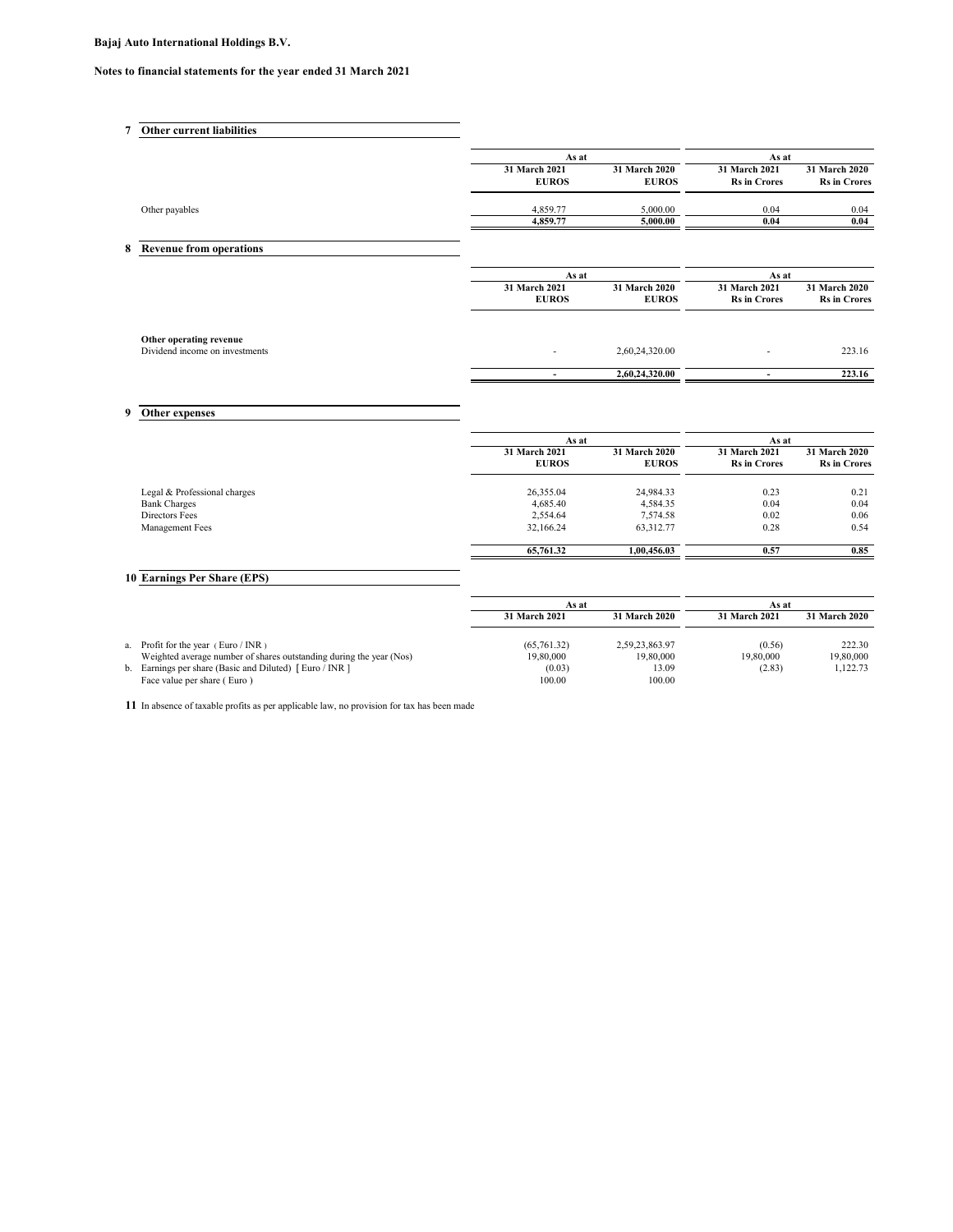## **Notes to financial statements for the year ended 31 March 2021**

**Bajaj Auto International Holdings B.V.**

#### **12 Disclosure of transactions with related parties as required by the Indian Accounting Standard 24**

|    |                        |                                                               |                          |                    |                          | <b>Euros</b>       |                          |                    |                          | <b>Rs</b> in Crores |
|----|------------------------|---------------------------------------------------------------|--------------------------|--------------------|--------------------------|--------------------|--------------------------|--------------------|--------------------------|---------------------|
|    | Sr. Name of related    | <b>Nature of transaction</b><br>2020-21                       |                          |                    | 2020-21<br>2019-20       |                    |                          |                    | 2019-20                  |                     |
| No | party and              |                                                               | <b>Transaction value</b> | Outstanding        | <b>Transaction value</b> | Outstanding        | <b>Transaction value</b> | Outstanding        | <b>Transaction value</b> | Outstanding         |
|    | Nature of              |                                                               |                          | amounts carried in |                          | amounts carried in |                          | amounts carried in |                          | amounts carried in  |
|    | relationship           |                                                               |                          | the Balance Sheet  |                          | the Balance Sheet  |                          | the Balance Sheet  |                          | the Balance Sheet   |
|    |                        |                                                               |                          |                    |                          |                    |                          |                    |                          |                     |
| А  | <b>Holding Company</b> |                                                               |                          |                    |                          |                    |                          |                    |                          |                     |
|    | Bajaj Auto Limited     | Contribution to equity<br>(1,980,000 shares of Euro 100 each) |                          | 19,80,00,000.00    |                          | 19,80,00,000.00    |                          | 1,697.85           |                          | 1,697.85            |
|    |                        | Interim Dividend Paid                                         |                          |                    | 2,62,35,000.00           |                    |                          |                    | 224.97                   |                     |
| В  | Associate              |                                                               |                          |                    |                          |                    |                          |                    |                          |                     |
|    | <b>KTM AG</b>          | Investment [5,204,864 Shares of Euro 1 each]                  |                          | 19,81,09,357.00    |                          | 19,81,09,357.00    |                          | 1,698.79           |                          | 1,698.79            |
|    |                        | Dividend Received                                             | $\overline{\phantom{a}}$ |                    | 2,60,24,320.00           |                    | $\overline{\phantom{a}}$ |                    | 223.16                   |                     |

As per our report of even date

For S R B C & Co LLP On behalf of the Board of Directors Chartered Accountants<br>
IQEQ Management (Netherlands) B.V. Mark Arends<br>
Managing Director A Managing Director A Managing Director A Managing Director A Firm Registration Number: 324982E/E300003 Managing Director A Managing Director A

per Arvind Sethi S. Ravikumar R.J. Knunz Partner Managing Director B Managing Director B Managing Director B Managing Director B Membership Number: 89802

Pune: 29 April 2021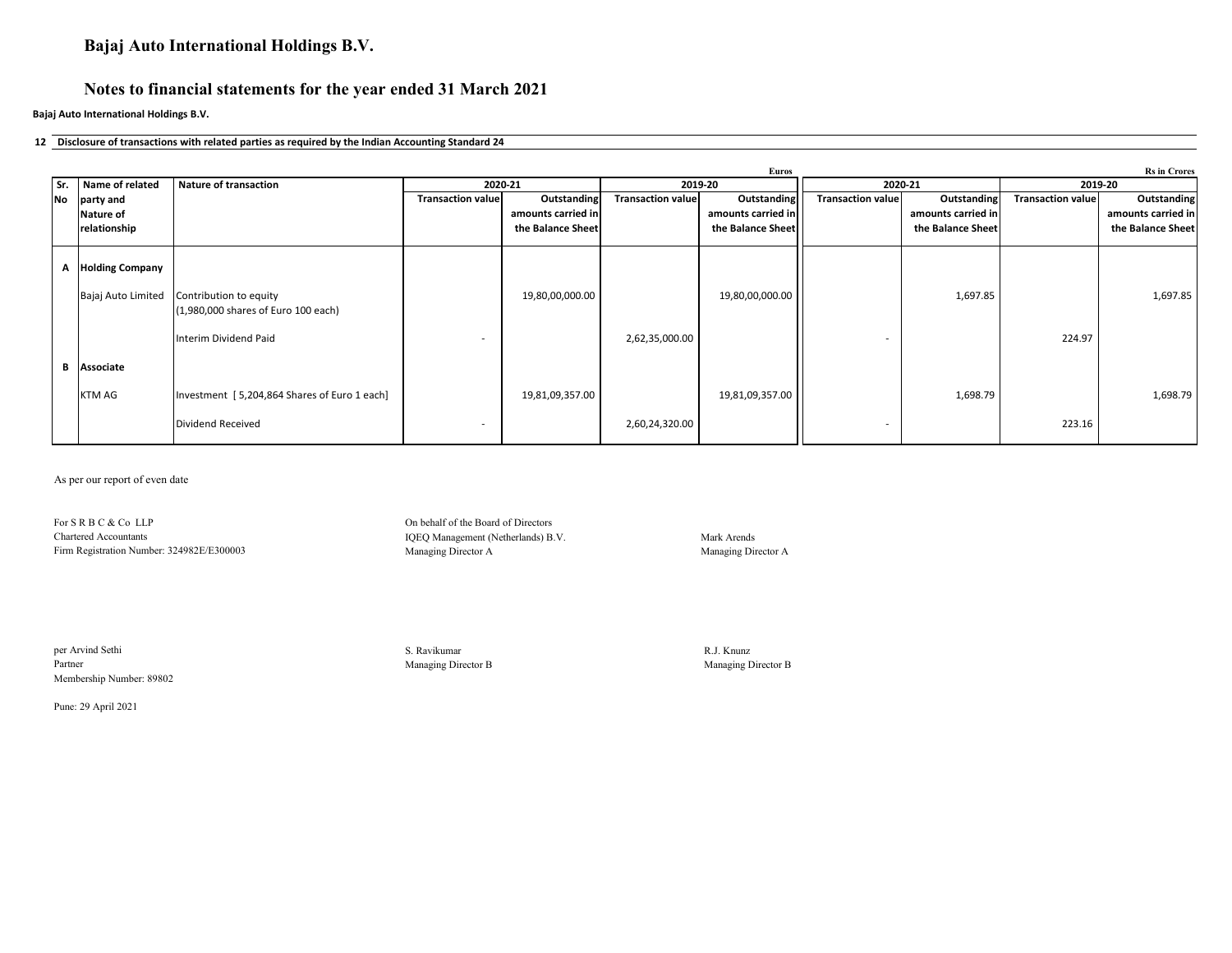#### **BAJAJ AUTO INTERNATIONAL HOLDINGS B.V. CONSOLIDATED BALANCE SHEET AS AT 31 MARCH 2021**

|                                      |                |                     | <b>Euros</b>        |                     | <b>Rs</b> in Crores |
|--------------------------------------|----------------|---------------------|---------------------|---------------------|---------------------|
| <b>Particulars</b>                   | Note No.       | As at 31 March 2021 | As at 31 March 2020 | As at 31 March 2021 | As at 31 March 2020 |
| <b>ASSETS</b>                        |                |                     |                     |                     |                     |
| <b>Non-current assets</b>            |                |                     |                     |                     |                     |
| Financial assets                     |                |                     |                     |                     |                     |
| Investments                          | $\overline{c}$ | 30,45,53,414.26     | 27, 75, 18, 117. 22 | 2,611.55            | 2,379.72            |
|                                      |                | 30,45,53,414.26     | 27,75,18,117.22     | 2,611.55            | 2,379.72            |
|                                      |                |                     |                     |                     |                     |
| Goodwill on investment in associates |                | 7,89,98,488.00      | 7,89,98,488.00      | 677.41              | 677.41              |
| <b>Current assets</b>                |                |                     |                     |                     |                     |
| Financial assets                     |                |                     |                     |                     |                     |
| Cash and cash equivalents            | 3              | 8,48,187.52         | 9,14,149.89         | 7.27                | 7.84                |
|                                      |                |                     |                     |                     |                     |
| Other current assets                 | $\overline{4}$ | 7,663.93            | 7,603.11            | 0.07                | 0.07                |
|                                      |                | 8,55,851.45         | 9,21,753.00         | 7.34                | 7.91                |
| Total                                |                | 38,44,07,753.71     | 35,74,38,358.22     | 3,296.30            | 3,065.04            |
| <b>EQUITY AND LIABILITIES</b>        |                |                     |                     |                     |                     |
| Equity                               |                |                     |                     |                     |                     |
| Equity share capital                 | 5              | 19,80,00,000.00     | 19,80,00,000.00     | 1,697.85            | 1,697.85            |
| Other equity                         | 6              | 18,64,02,893.94     | 15,94,33,358.22     | 1,598.41            | 1,367.15            |
|                                      |                | 38,44,02,893.94     | 35,74,33,358.22     | 3,296.26            | 3,065.00            |
| <b>Current liabilities</b>           |                |                     |                     |                     |                     |
| Financial liabilities                |                |                     |                     |                     |                     |
| Other current liabilities            | $\tau$         | 4,859.77            | 5,000.00            | 0.04                | 0.04                |
|                                      |                |                     |                     |                     |                     |
|                                      |                | 4,859.77            | 5,000.00            | 0.04                | 0.04                |
| Total                                |                | 38,44,07,753.71     | 35,74,38,358.22     | 3,296.30            | 3,065.04            |

Summary of significant accounting policies followed by the Company 1

The accompanying notes are an integral part of the consolidated financial statements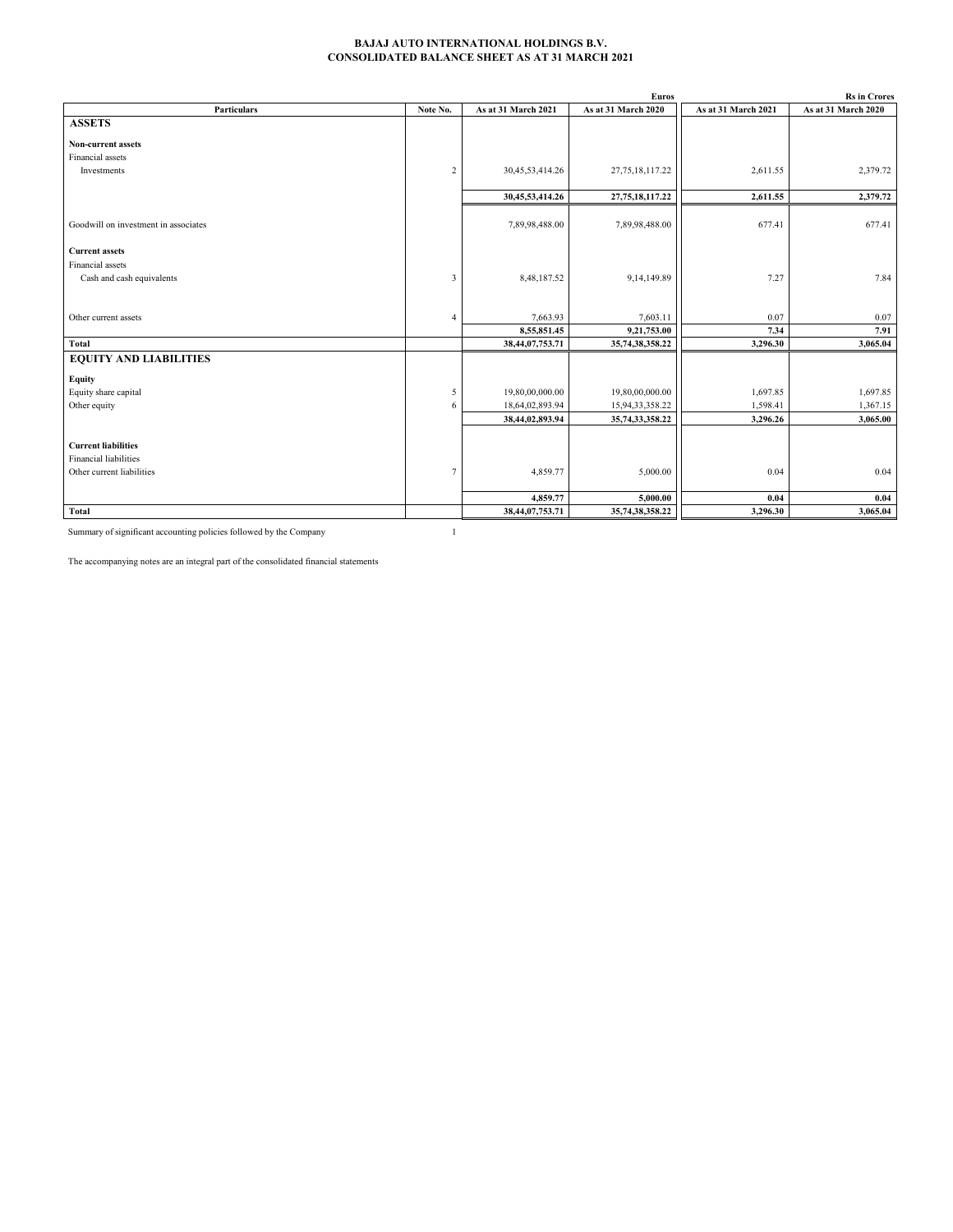#### **CONSOLIDATED STATEMENT OF PROFIT AND LOSS FOR THE YEAR ENDED 31 MARCH 2021**

|                                                                                                                             |          |                                    | Euros                              |                                    | <b>Rs</b> in Crores                |
|-----------------------------------------------------------------------------------------------------------------------------|----------|------------------------------------|------------------------------------|------------------------------------|------------------------------------|
| <b>Particulars</b>                                                                                                          | Note No. | <b>Year ended</b><br>31 March 2021 | <b>Year ended</b><br>31 March 2020 | <b>Year ended</b><br>31 March 2021 | <b>Year ended</b><br>31 March 2020 |
| <b>Total income</b>                                                                                                         |          | $\overline{\phantom{a}}$           | $\overline{\phantom{a}}$           | $\overline{\phantom{a}}$           | $\overline{\phantom{a}}$           |
| <b>Expenses</b>                                                                                                             |          |                                    |                                    |                                    |                                    |
| Other expenses                                                                                                              | 8        | 65,761.32                          | 1,00,456.03                        | 0.57                               | 0.85                               |
| <b>Total expenses</b>                                                                                                       |          | 65,761.32                          | 1,00,456.03                        | 0.57                               | 0.85                               |
| Profit before tax                                                                                                           |          | (65,761.32)                        | (1,00,456.03)                      | (0.57)                             | (0.85)                             |
| Tax expense                                                                                                                 |          | ÷                                  | ÷,                                 | $\sim$                             | $\sim$                             |
| Profit after tax                                                                                                            |          | (65,761.32)                        | (1,00,456.03)                      | (0.57)                             | (0.85)                             |
| Share of profits from Associates                                                                                            |          | 3,41,25,574.43                     | 4,06,45,452.48                     | 292.63                             | 348.53                             |
| Profit for the year                                                                                                         |          | 3,40,59,813.11                     | 4,05,44,996.45                     | 292.06                             | 347.68                             |
| Other comprehensive income<br>Items that will not be reclassified to profit or loss                                         |          |                                    |                                    |                                    |                                    |
| Actuarial gains/(losses) of defined benefit plans - share of associate<br>Items that will be reclassified to profit or loss |          | (3,26,811.90)                      | (9,88,594.00)                      | (2.80)                             | (8.48)                             |
| Other adjustments - share of associate                                                                                      |          | (67, 63, 465.49)                   | (3,79,452.55)                      | (58.00)                            | (3.25)                             |
| Other comprehensive income (net of tax)                                                                                     |          | (70,90,277.39)                     | (13,68,046.55)                     | (60.80)                            | (11.73)                            |
| Total comprehensive income for the year                                                                                     |          | 2,69,69,535.72                     | 3,91,76,949.90                     | 231.26                             | 335.95                             |
| Basic and diluted Earnings per share (in Euro)<br>(Nominal value per share Euro 100)                                        | 9        | 17.20                              | 20.48                              | 1,475.05                           | 1,755.91                           |

Summary of significant accounting policies followed by the Company 1

The accompanying notes are an integral part of the consolidated financial statements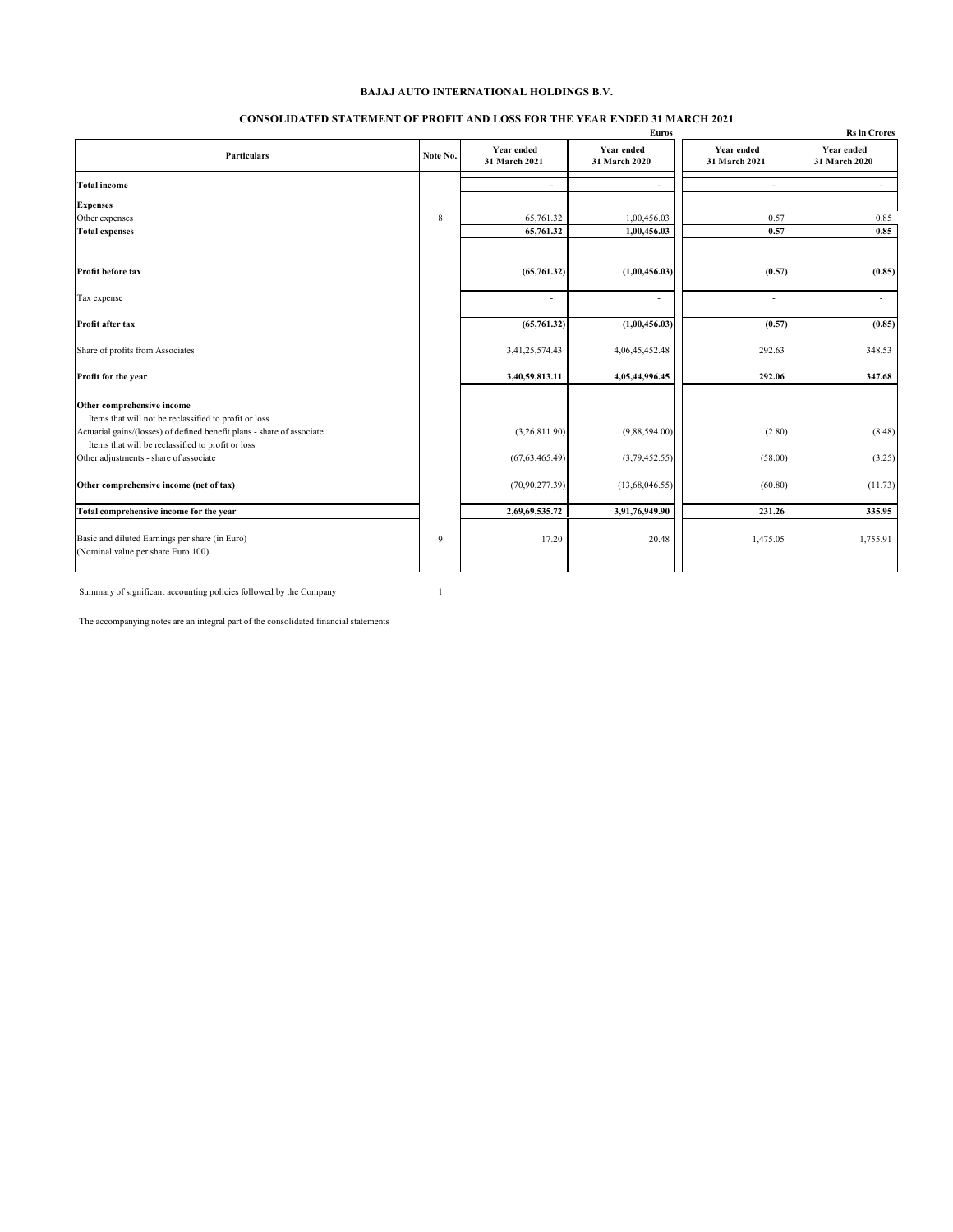#### **STATEMENT OF CHANGES IN EQUITY FOR THE YEAR ENDED 31 MARCH 2021**

#### **A. Equity share capital**

|                                                                                 | <b>Euros</b>       | <b>Rs</b> in Crores         |                                             |                                      |                             |
|---------------------------------------------------------------------------------|--------------------|-----------------------------|---------------------------------------------|--------------------------------------|-----------------------------|
| <b>Particulars</b>                                                              | <b>Note</b><br>No. | Year ended<br>31 March 2021 | Year ended<br>31 March 2020                 | <b>Year ended</b><br>31 March 2021   | Year ended<br>31 March 2020 |
| At the beginning of the year<br>Changes in equity share capital during the year |                    | 19,80,00,000.00<br>. .      | 19,80,00,000.00<br>$\overline{\phantom{a}}$ | 1,697.85<br>$\overline{\phantom{a}}$ | 1,697.85                    |
| At the end of the year                                                          |                    | 19,80,00,000,00             | 19,80,00,000,00                             | 1,697.85                             | 1,697.85                    |
|                                                                                 |                    |                             |                                             |                                      |                             |

## **B. Other equity**

|                                                             |                    |                          |                             | <b>Euros</b>                                             |                          |                          | <b>Rs</b> in Crores       |
|-------------------------------------------------------------|--------------------|--------------------------|-----------------------------|----------------------------------------------------------|--------------------------|--------------------------|---------------------------|
| <b>Particulars</b>                                          | <b>Note</b><br>No. |                          | <b>Reserves and surplus</b> | <b>Reserves and surplus</b><br><b>Total other equity</b> |                          |                          | <b>Total other equity</b> |
|                                                             |                    | <b>General Reserve</b>   | <b>Retained earnings</b>    |                                                          | <b>General Reserve</b>   | <b>Retained earnings</b> |                           |
| Balance as at 31 March 2019                                 | 6                  | 10,91,114.78             | 14,54,00,293.54             | 14,64,91,408.32                                          | 9.36                     | 1.246.81                 | 1,256.17                  |
|                                                             |                    |                          |                             |                                                          |                          |                          |                           |
| Profit for the year                                         |                    | $\overline{\phantom{a}}$ | 4,05,44,996.45              | 4,05,44,996.45                                           |                          | 347.68                   | 347.68                    |
| Other comprehensive income (net of tax)                     |                    | (13,68,046.55)           |                             | (13,68,046.55)                                           | (11.73)                  |                          | (11.73)                   |
| Total comprehensive income for the year ended 31 March 2020 |                    | (13,68,046.55)           | 4,05,44,996.45              | 3,91,76,949.90                                           | (11.73)                  | 347.68                   | 335.95                    |
| Interim dividend, declared and paid during the year         |                    | $\overline{\phantom{a}}$ | (2,62,35,000.00)            | (2,62,35,000.00)                                         |                          | (224.97)                 | (224.97)                  |
| Balance as at 31 March 2020                                 | 6                  | (2,76,931.77)            | 15,97,10,289.99             | 15,94,33,358.22                                          | (2.37)                   | 1,369.52                 | 1,367.15                  |
| Profit for the year                                         |                    |                          | 3,40,59,813.11              | 3,40,59,813.11                                           |                          | 292.06                   | 292.06                    |
| Other comprehensive income (net of tax)                     |                    | (70.90.277.39)           |                             | (70.90, 277.39)                                          | (60.80)                  |                          | (60.80)                   |
| Total comprehensive income for the year ended 31 March 2021 |                    | (70, 90, 277, 39)        | 3,40,59,813.11              | 2,69,69,535.72                                           | (60.80)                  | 292.06                   | 231.26                    |
| Interim dividend, declared and paid during the year         |                    | $\overline{\phantom{a}}$ |                             | $\overline{\phantom{a}}$                                 | $\overline{\phantom{a}}$ | $\overline{\phantom{a}}$ |                           |
| Balance as at 31 March 2021                                 | 6                  | (73,67,209.16)           | 19,37,70,103.10             | 18,64,02,893.94                                          | (63.17)                  | 1,661.58                 | 1,598.41                  |

Summary of significant accounting policies followed by the Company 1

The accompanying notes are an integral part of the consolidated financial statements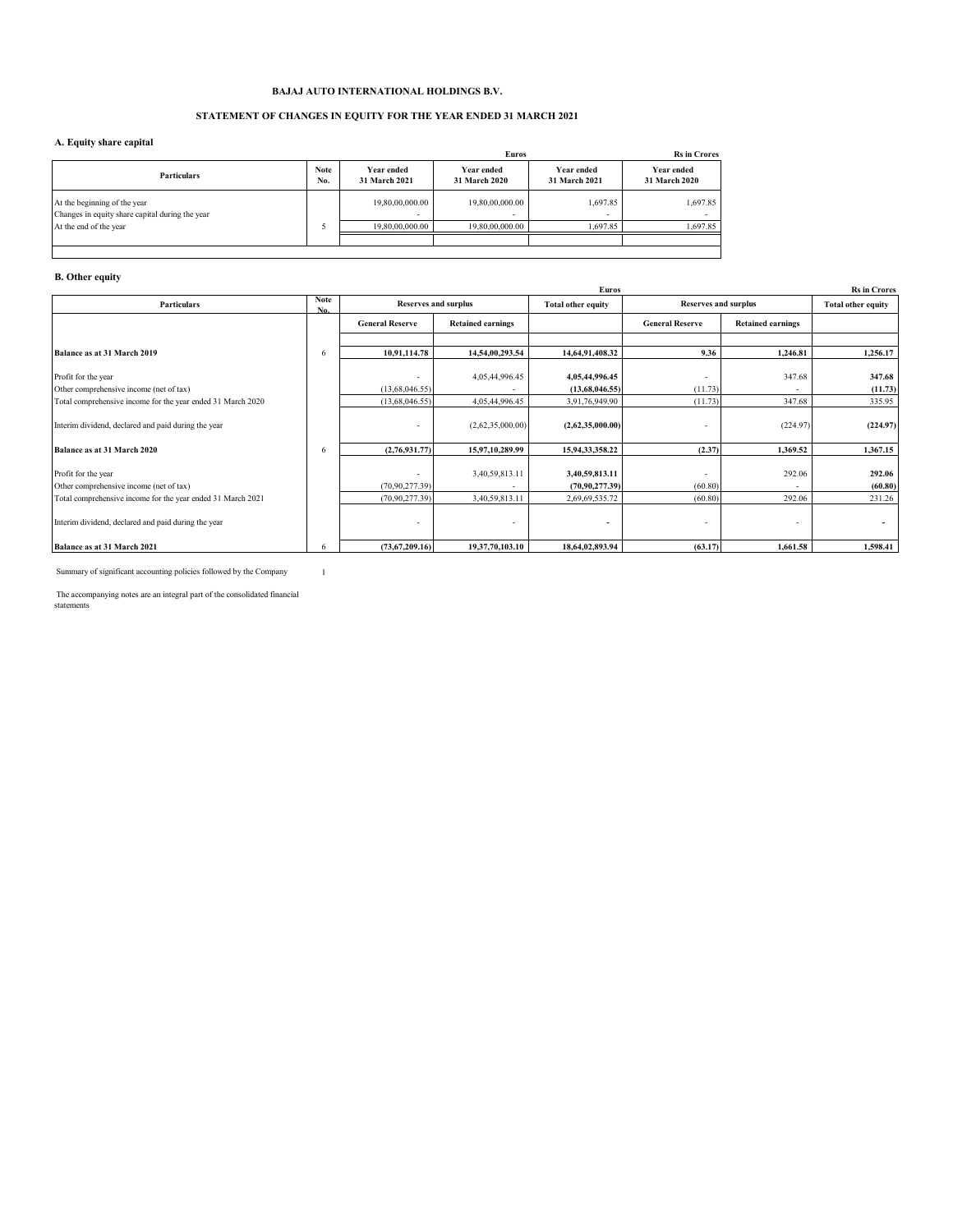#### **BAJAJ AUTO INTERNATIONAL HOLDINGS B.V. STATEMENT OF CASH FLOWS**

|                                  |                                 |                | <b>Euros</b>                                       |               |                          |                  | Rs. in Crores                                 |
|----------------------------------|---------------------------------|----------------|----------------------------------------------------|---------------|--------------------------|------------------|-----------------------------------------------|
|                                  |                                 |                |                                                    |               |                          |                  |                                               |
|                                  |                                 |                |                                                    |               |                          |                  |                                               |
|                                  |                                 |                |                                                    |               |                          |                  |                                               |
|                                  | 3,40,59,813.11                  |                | 4,05,44,996.45                                     |               | 292.06                   |                  | 347.68                                        |
|                                  |                                 |                |                                                    |               |                          |                  |                                               |
| 3,41,25,574.43<br>3,41,25,574.43 | (3,41,25,574.43)<br>(65,761.32) | 4,06,45,452.48 | (4,06,45,452.48)<br>(1,00,456.03)                  | 292.63        | (292.63)<br>(0.57)       | 348.53<br>348.53 | (348.53)<br>(0.85)                            |
|                                  |                                 |                |                                                    |               |                          |                  |                                               |
| (60.82)                          |                                 | (192.65)       | ٠                                                  | $\sim$        | $\overline{\phantom{a}}$ | $\sim$           | $\sim$                                        |
|                                  | (201.05)                        |                | (3,090.09)                                         |               | (0.01)                   |                  | $\sim$<br>(0.03)                              |
|                                  | (65,962.37)                     |                | (1,03,546.12)                                      |               | (0.58)                   |                  | (0.88)                                        |
|                                  | (65,962.37)                     |                | (1,03,546.12)                                      |               | (0.58)                   |                  | (0.88)                                        |
|                                  |                                 |                |                                                    |               |                          |                  |                                               |
|                                  |                                 | 2,60,24,320.00 |                                                    |               |                          | 223.16           |                                               |
|                                  | $\sim$                          |                | 2,60,24,320.00                                     |               | $\sim$                   |                  | 223.16                                        |
|                                  |                                 |                |                                                    |               |                          |                  |                                               |
|                                  |                                 |                | (2,62,35,000.00)                                   |               | 0.01                     |                  | (224.97)                                      |
|                                  |                                 |                | (2,62,35,000.00)                                   |               | 0.01                     |                  | (224.97)                                      |
|                                  | (65,962.37)                     |                | (3,14,226.12)                                      |               | (0.57)                   |                  | (2.69)                                        |
|                                  | 9,14,149.89                     |                | 12,28,376.01                                       |               | 7.84                     |                  | 10.53                                         |
|                                  |                                 |                |                                                    |               | $\sim$                   |                  | $\sim$                                        |
|                                  | (140.23)                        | 31 March 2021  | For the year ended<br>4,06,45,452.48<br>(2,897.44) | 31 March 2020 | 292.63<br>(0.01)         | 31 March 2021    | For the year ended<br>31 March 2020<br>(0.03) |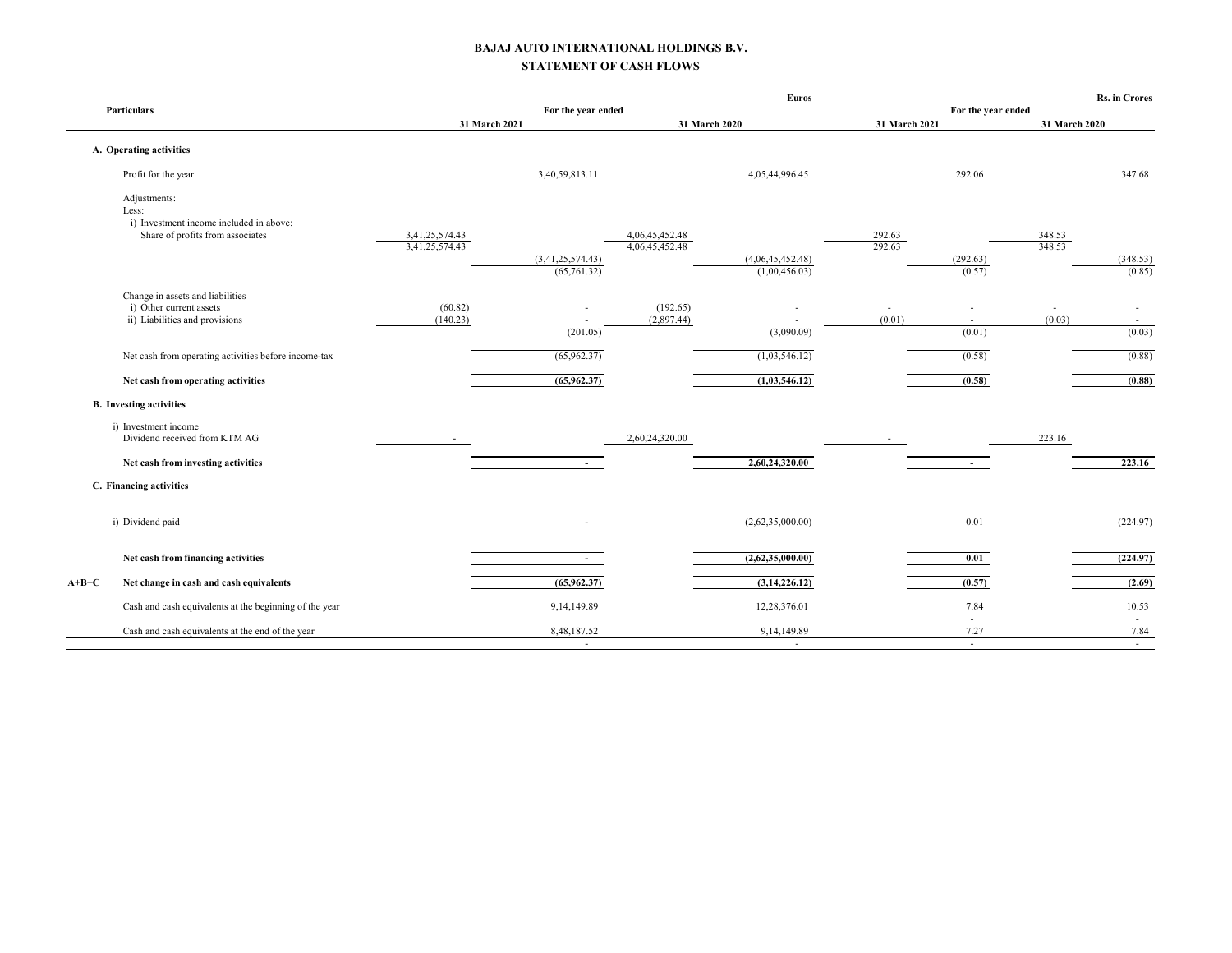Notes to Financial statements for the year ended March 2021

The financial statements have been prepared in Euro. Also the audit report is based on figures in Euro. For the purpose of user, the financial statements and notes as on 31 March 2021 & 2020 have been converted in Indian Rupees at following exchange rate as on 31 March 2021.

1 Euro = Rs. 85.7500

## **Background**

Bajaj Auto International Holdings B.V. ("the Company") is a Netherlands based wholly owned subsidiary of Bajaj Auto Limited (BAL) incorporated on 25 October 2007 with the object, interalia, of carrying out investments in ventures abroad.

The consolidated financial statements comprise financial statements of the Company and its associates for the year ended 31 March 2021.

The consolidated financial statements include results of the associates of the Company, consolidated in accordance with Ind AS 28 "Investment in Associates and Joint Ventures".

| Name of the company | Country of    | % Shareholding | Consolidated |
|---------------------|---------------|----------------|--------------|
|                     | Incorporation | of the Company | as           |
| KTM AG              | Austria       | 47.99%         | Associate    |

## **1) Summary of significant accounting policies followed by the Company**

## **Basis of preparation**

These financial statements have been prepared in accordance with Indian Accounting Standards (Ind AS) notified under Section 133 of the Companies Act, 2013 (the "Act") read together with the Companies (Indian Accounting Standards) Rules, 2015, as amended from time to time and other relevant provisions of the Act, on an accrual basis.

The financial statements have been prepared on a historical cost basis.

All assets and liabilities have been classified as current or non-current as per the Company's normal operating cycle. Based on the nature of operations and the time between the acquisition of assets for processing and their realisation in cash and cash equivalents, the Company has ascertained its operating cycle as 12 months for the purpose of current or non-current classification of assets and liabilities.

## **Significant accounting policies**

This note provides a list of the significant accounting policies adopted in the preparation of these financial statements. These policies have been consistently applied to all the years presented, unless otherwise stated.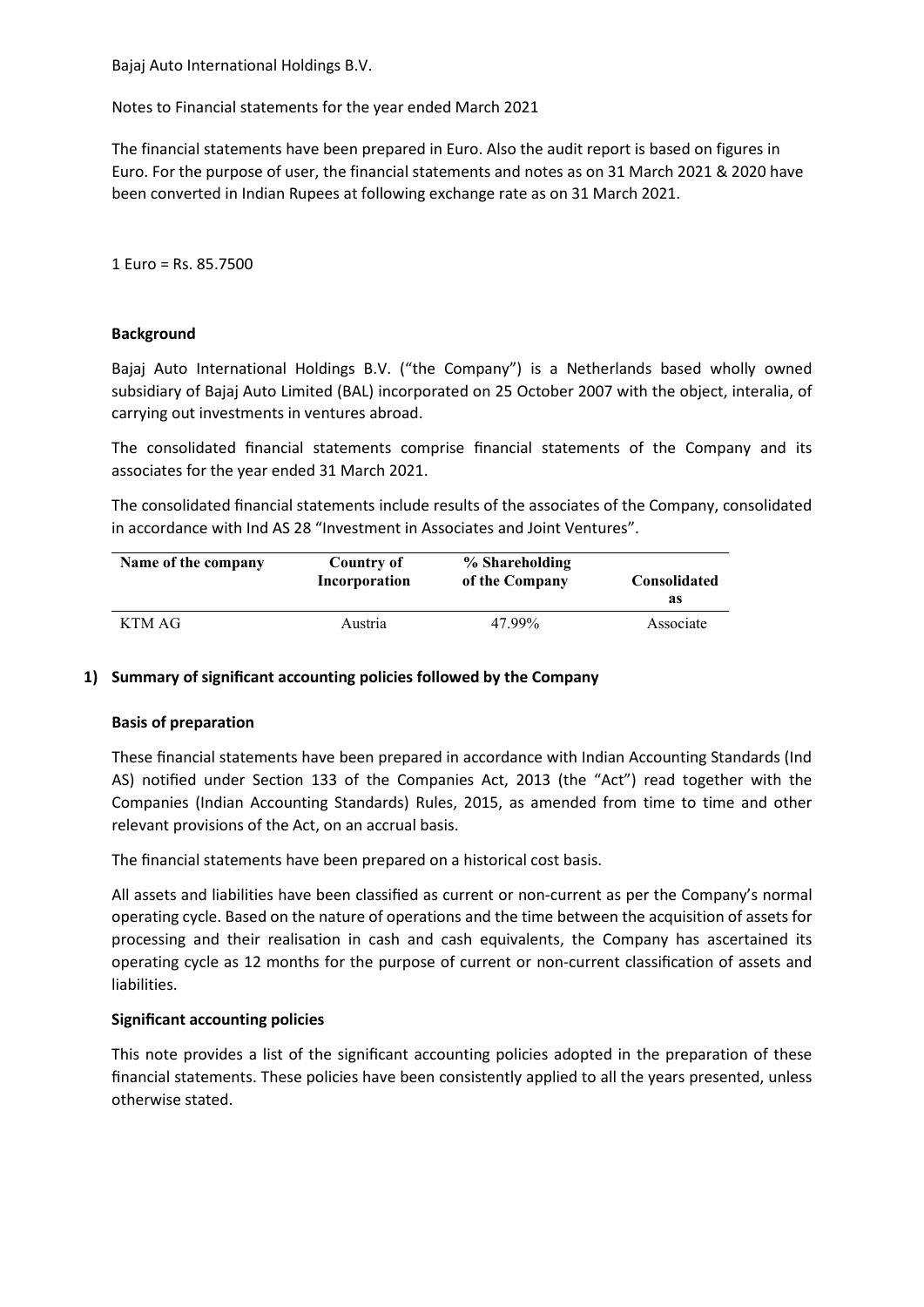Notes to Financial statements for the year ended March 2021

## **1) Investment in associates**

Investments in associates are accounted for using the equity method. An associate is an entity over which the Company is in a position to exercise significant influence over operating and financial policies. The considerations made in determining whether significant influence is being exercised are similar to those necessary to determine control over the subsidiaries. Goodwill arising on the acquisition of associates is included in the carrying value of investments in associate.

The Company's investments in its associate are accounted for using the equity method. Under the equity method, the investment in an associate is initially recognised at cost. The carrying amount of the investment is adjusted to recognise changes in the Company's share of net assets of the associate since the acquisition date. Goodwill relating to the associate is included in the carrying amount of the investment and is not tested for impairment individually.

The statement of profit and loss reflects the Company's share of the results of operations of the associate. Any change in OCI of those investees is presented as part of the Company's reserves. In addition, when there has been a change recognised directly in the equity of the associate, the Company recognises its share of any changes, when applicable, in the statement of changes in equity. Unrealised gains and losses resulting from transactions between the Company and the associate are eliminated to the extent of the interest in the associate.

If an entity's share of losses of an associate equals or exceeds its interest in the associate (which includes any long term interest that, in substance, form part of the Company's net investment in the associate), the entity discontinues recognising its share of further losses. Additional losses are recognised only to the extent that the Company has incurred legal or constructive obligations or made payments on behalf of the associate. If the associate subsequently reports profits, the entity resumes recognising its share of those profits only after its share of the profits equals the share of losses not recognised.

The aggregate of the Company's share of profit or loss of an associate is shown on the face of the statement of profit and loss.

The financial statements of the associate are prepared with a three months' time lag for consolidation into the Company financial statements. When necessary, adjustments are made to bring the accounting policies in line with those of the Company. The Company has not identified any material adjustments during the year; in regard to the alignment of accounting policies.

After application of the equity method, the Company determines whether it is necessary to recognise an impairment loss on its investment in its associate. At each reporting date, the Company determines whether there is objective evidence that the investment in the associate is impaired. If there is such evidence, the Company calculates the amount of impairment as the difference between the recoverable amount of the associate and its carrying value, and then recognises the loss in the statement of profit or loss.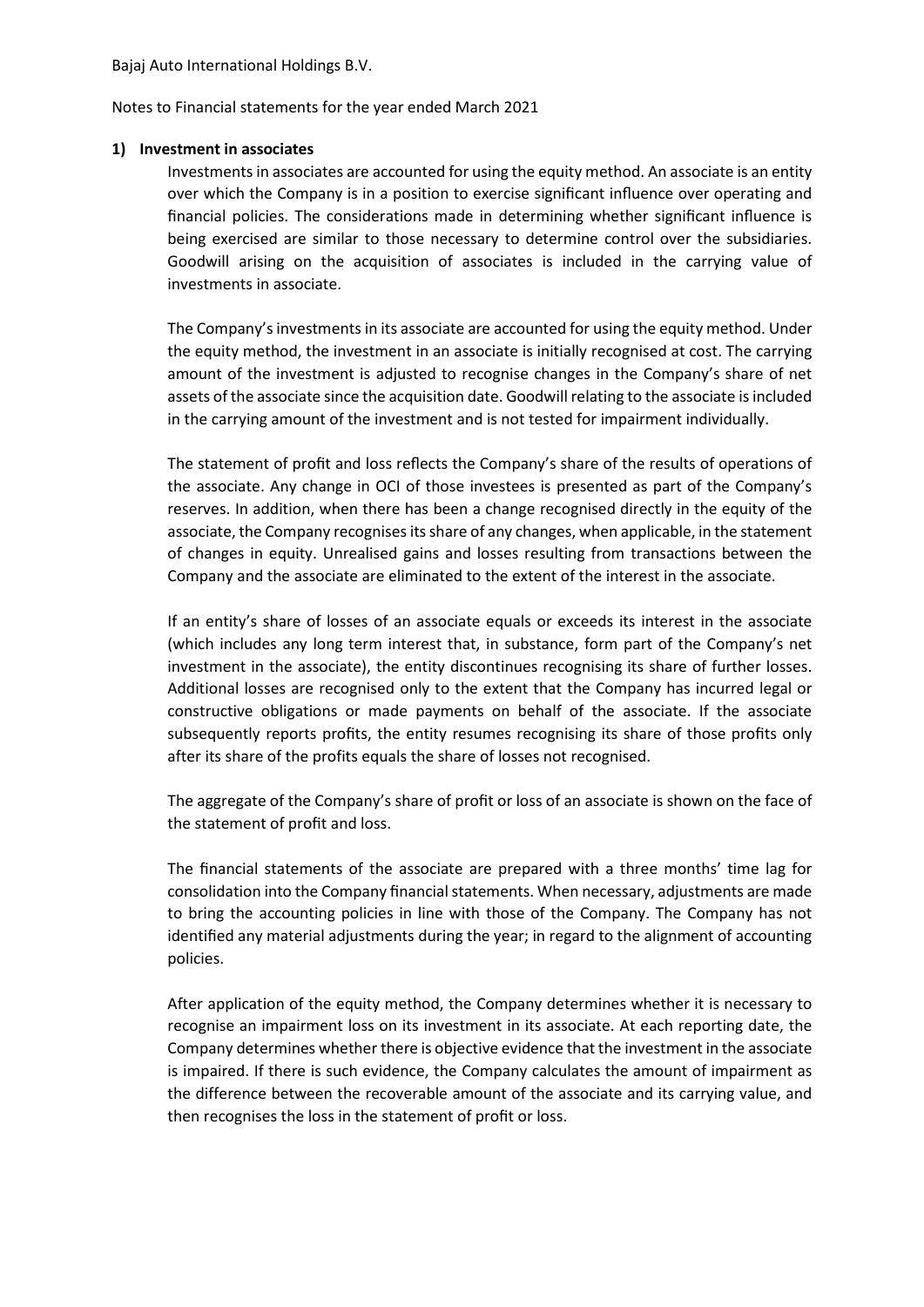## Notes to Financial statements for the year ended March 2021

Upon loss of significant influence over the associate, the Company measures and recognises any retained investment at its fair value. Any difference between the carrying amount of the associate upon loss of significant influence and the fair value of the retained investment and proceeds from disposal is recognised in profit or loss.

## **2) Other significant accounting policies**

Other significant accounting policies followed by the company are exactly similar to the significant accounting policies of the parent i.e. the Company and hence have not been reproduced here. Refer note 1 of standalone financial statements of the Company for the year ended 31 March 2021 for details in regard to other significant accounting policies.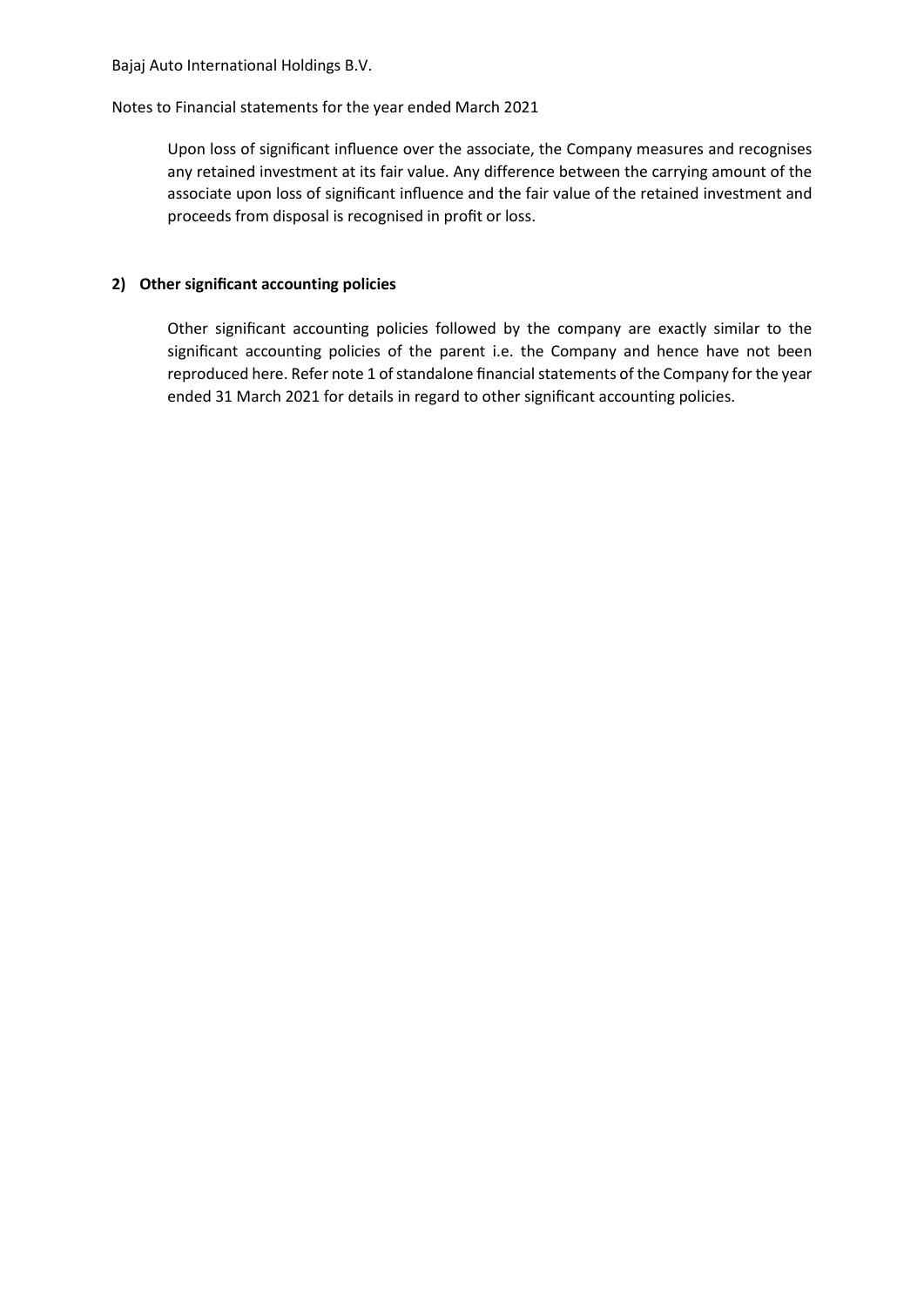#### **The Consolidated Financial Statements of Bajaj Auto International Holdings B.V. include 47.99 % [Previous year 47.99%] interest in KTM AG ( acompany incorporated in Austria ) as an associate.**

| 2 Investments                                | <b>Non-Current</b> | <b>Non-Current</b>  |                     |                     |
|----------------------------------------------|--------------------|---------------------|---------------------|---------------------|
|                                              | As at              |                     | As at               |                     |
|                                              | 31 March 2021      | 31 March 2020       | 31 March 2021       | 31 March 2020       |
|                                              | <b>EUROS</b>       | <b>EUROS</b>        | <b>Rs in Crores</b> | <b>Rs in Crores</b> |
| In Equity Shares                             |                    |                     |                     |                     |
| 5,204,864 equity Shares of Euro 1 each       |                    |                     |                     |                     |
| in KTM AG                                    | 11,91,10,868.60    | 11,91,10,868.60     | 1,021.38            | 1,021.38            |
| Add: Share of Reserves of Associates- KTM AG | 18,54,42,545.66    | 15,84,07,248.62     | 1.590.17            | 1,358.34            |
|                                              | 30,45,53,414.26    | 27, 75, 18, 117, 22 | 2,611.55            | 2,379.72            |

## **3 Cash and cash equivalents**

|                                                   | Current<br>As at |               | Current             |                     |  |
|---------------------------------------------------|------------------|---------------|---------------------|---------------------|--|
|                                                   |                  |               |                     | As at               |  |
|                                                   | 31 March 2021    | 31 March 2020 | 31 March 2021       | 31 March 2020       |  |
|                                                   | <b>EUROS</b>     | <b>EUROS</b>  | <b>Rs in Crores</b> | <b>Rs in Crores</b> |  |
|                                                   |                  |               |                     |                     |  |
| <b>Balances with banks</b><br>In current accounts | 8,48,187.52      | 9, 14, 149.89 | 7.27                | 7.84                |  |
|                                                   | 8,48,187.52      | 9, 14, 149.89 | 7.27                | 7.84                |  |

## **4 Other current assets (Unsecured, good, unless stated otherwise)**

|                  |               | Current       |                     | Current             |
|------------------|---------------|---------------|---------------------|---------------------|
|                  |               | As at         |                     | As at               |
|                  | 31 March 2021 | 31 March 2020 | 31 March 2021       | 31 March 2020       |
|                  | <b>EUROS</b>  | <b>EUROS</b>  | <b>Rs in Crores</b> | <b>Rs in Crores</b> |
| Prepaid expenses | 7,663.93      | 7,603.11      | 0.07                | 0.07                |
|                  | 7,663.93      | 7,603.11      | 0.07                | 0.07                |

## **5 Equity share capital**

|                                                               | As at           |                 | As at               |                     |  |
|---------------------------------------------------------------|-----------------|-----------------|---------------------|---------------------|--|
|                                                               | 31 March 2021   | 31 March 2020   | 31 March 2021       | 31 March 2020       |  |
|                                                               | <b>EUROS</b>    | <b>EUROS</b>    | <b>Rs in Crores</b> | <b>Rs in Crores</b> |  |
| <b>Authorised</b><br>2,000,000 equity shares of Euro 100 each | 20,00,00,000.00 | 20,00,00,000,00 | 1.715.00            | 1.715.00            |  |
| Issued, subscribed and fully paid-up shares                   |                 |                 |                     |                     |  |
| 1,980,000 equity shares of Euro 100 each                      | 19,80,00,000.00 | 19,80,00,000,00 | 1.697.85            | 1,697.85            |  |
|                                                               | 19,80,00,000,00 | 19,80,00,000.00 | 1,697.85            | 1.697.85            |  |

#### **Details of shareholders holding more than 5% shares in the Company**

|                                           | As at<br>31 March 2021 |           | As at<br>31 March 2020 |           |
|-------------------------------------------|------------------------|-----------|------------------------|-----------|
| Equity shares of Euro 100 each fully paid | Nos.                   | % Holding | Nos.                   | % Holding |
| Bajaj Auto Limited                        | 19,80,000              | 100.00%   | 19,80,000              | 100.00%   |

#### **6 Other equity**

|                                                                                 | As at                    |                 | As at                    |                     |
|---------------------------------------------------------------------------------|--------------------------|-----------------|--------------------------|---------------------|
|                                                                                 | 31 March 2021            | 31 March 2020   | 31 March 2021            | 31 March 2020       |
|                                                                                 | <b>EUROS</b>             | <b>EUROS</b>    | <b>Rs in Crores</b>      | <b>Rs in Crores</b> |
| <b>General reserve</b>                                                          |                          |                 |                          |                     |
| Balance as at the beginning of the year                                         | (2,76,931.77)            | 10,91,114.78    | (2.37)                   | 9.36                |
| Add/(Less): Adjustment on account of change in share of net assets of associate | (70, 90, 277, 39)        | (13,68,046.55)  | (60.80)                  | (11.73)             |
| Closing balance                                                                 | (73,67,209.16)           | (2,76,931.77)   | (63.17)                  | (2.37)              |
| <b>Retained earnings</b>                                                        |                          |                 |                          |                     |
| Balance as at the beginning of the year                                         | 15,97,10,289.99          | 14,54,00,293.54 | 1.369.52                 | 1,246.79            |
| Profit for the year                                                             | 3,40,59,813.11           | 4,05,44,996.45  | 292.06                   | 347.68              |
| Less: Appropriations                                                            |                          |                 |                          |                     |
| Interim dividend                                                                | $\overline{\phantom{a}}$ | 2,62,35,000.00  | $\overline{\phantom{a}}$ | 224.95              |
| Total appropriations                                                            |                          | 2,62,35,000.00  |                          | 224.95              |
| Balance in retained earnings                                                    | 19,37,70,103.10          | 15,97,10,289.99 | 1,661.58                 | 1,369.52            |
|                                                                                 | 18,64,02,893.94          | 15,94,33,358.22 | 1,598.41                 | 1.367.15            |